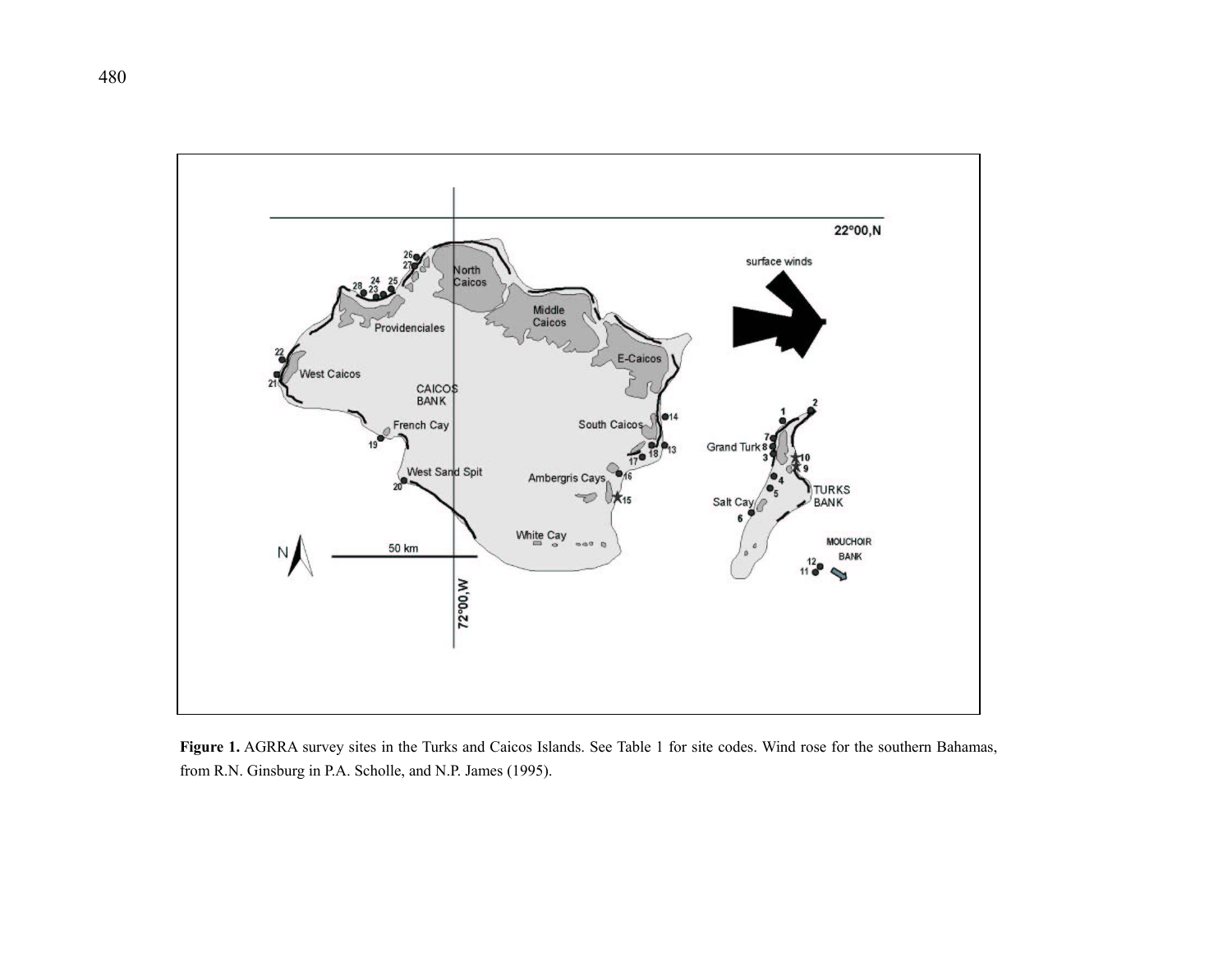# **ASSESSMENT OF THE CORAL REEFS OF THE TURKS AND CAICOS ISLANDS (PART 2: FISH COMMUNITIES)**

#### BY

# KAHO HOSHINO,  $^1$ MARILYN BRANDT, $^2$  CARRIE MANFRINO, $^3$ BERNHARD RIEGL, $4$  and SASCHA C. C. STEINER $5$

### **ABSTRACT**

Ecologically and commercially significant coral reef fishes were surveyed at 28 sites in the Turks and Caicos Islands during August 1999. Our results constitute the first quantitative census of these fishes and can serve as baseline information for subsequent studies. Their density and size generally were highest off West Caicos and lowest in Mouchoir Bank. H berbivore density overall showed no correlation with macroalgal index (a proxy for biomass) or live stony coral cover, but surgeonfish density was positively correlated with macroalgal index. Species richness of these select fishes was positively correlated with the species richness of stony corals that were  $\geq 10$  cm in diameter. Current fishing pressures overall were low, and the reef-fish communities appeared relatively intact on the Turks and Caicos Banks. However, overfishing and destructive fishing practices have negatively impacted the reef fish communities on Mouchoir Bank.

<sup>&</sup>lt;sup>1</sup> Formerly Bren School of Environmental Science and Management, University of California, Santa Barbara, Santa Barbara, CA 93106-5131.

<sup>&</sup>lt;sup>2</sup> National Center for Caribbean Coral Reef Research, Rosenstiel School of Marine and Atmospheric Science, 4600 Rickenbacker Causeway, Miami, FL 33149-1098.

<sup>&</sup>lt;sup>3</sup> Kean University, Department of Geology and Meteorology, 1000 Morris Ave. Union, NJ, 07083.

<sup>&</sup>lt;sup>4</sup> National Coral Reef Institute, Oceanographic Center, Nova Southeastern University, 8000 N. Ocean Drive, Dania, FL 33004 and Institute for Geology and Paleontology, Karl-Franzens-University Graz, 8020 Graz, Austria. Email: rieglb@nova.edu

<sup>5</sup> Institute for Tropical Marine Ecology Inc. P.O. Box 944, Roseau, Commonwealth of Dominica, West Indies.

Pp. 480-499 in J.C. Lang (ed.), Status of Coral Reefs in the western Atlantic: Results of initial Surveys, Atlantic and Gulf Rapid Reef Assessment (AGRRA) Program. Atoll Research Bulletin 496.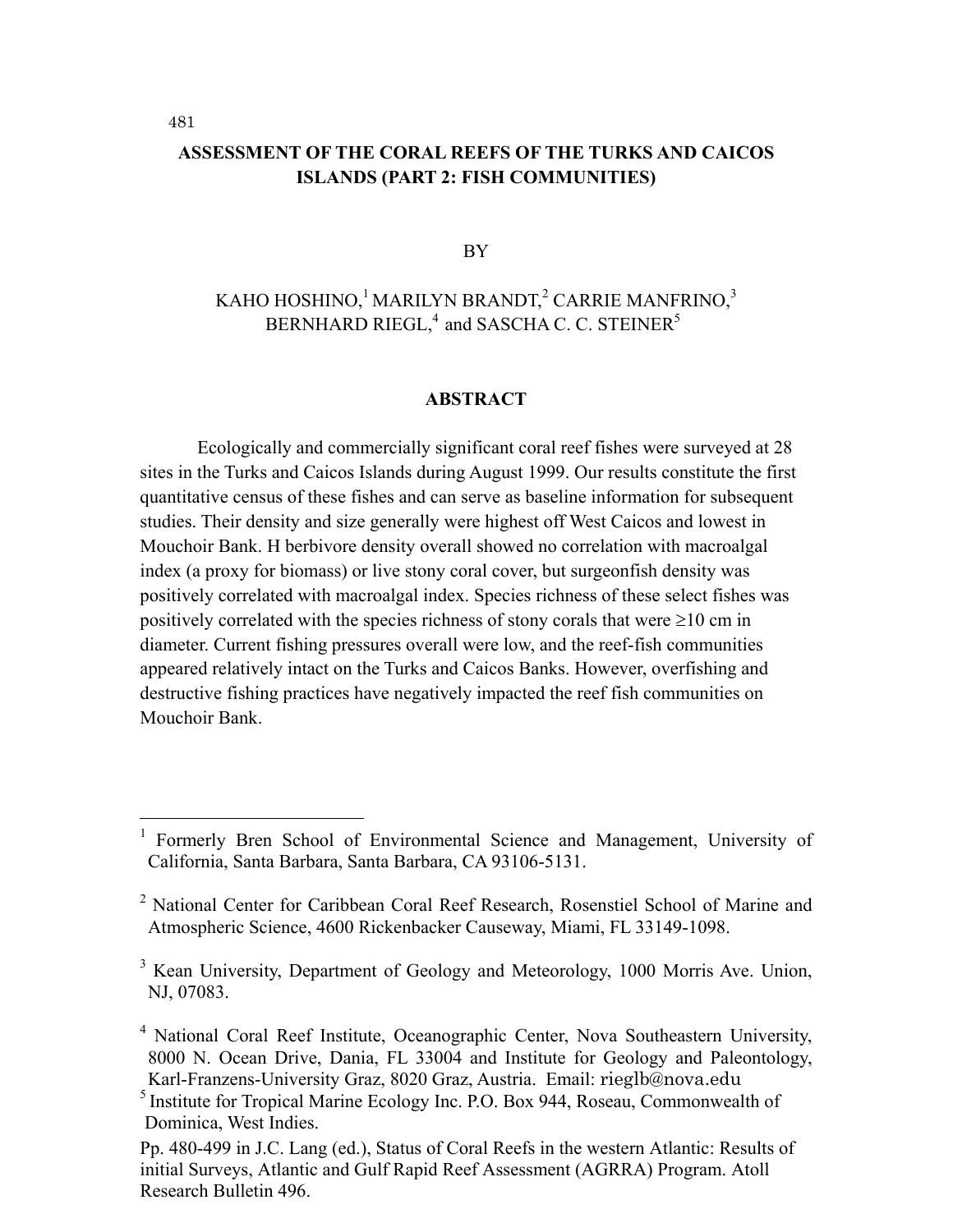### **INTRODUCTION**

Fish are known to occur at high species diversity and density in undisturbed coral reefs. Although their exact numbers are unknown (Sorokin, 1993), they play important roles in reef ecosystems as herbivores and as top predators (e.g., Hatcher and Larkum, 1983; Hay, 1997). Reef fishes can be sensitive indicators of general reef condition (Pattengill-Semmens and Semmens, this volume). Furthermore, certain large-sized predators such as groupers (serranids) have been historically targeted by commercial as well as sport fishers and they are known to be particularly susceptible to fishing pressure (Russ, 1991; Sluka et al., 1998). Therefore, their relative abundance should serve as a good indicator of fishing pressures.

The Turks and Caicos Islands (TCI), which comprise the southeastern extent of the Bahamian Archipelago, lie between 21º and 22º N latitude and 71º and 72º 30′ W longitude (Fig. 1). There are seven inhabited islands, one uninhabited island, and approximately 40 low-lying coral limestone cays distributed on two banks (Turks and Caicos). Part of the entirely submerged Mouchoir Bank, which is located approximately 65 km southeast of Turk Bank between the Mouchoir Passage and the Dominican Republic, also belongs to the TCI. The prevailing easterly trade winds keep sea conditions on the eastern sides of the banks and islands choppy, while the western sides are generally calm. Currents generally run to the north. Over 300 km of coral reef are reported to exist in the TCI (Wells, 1988; Turks and Caicos National Parks Advisory Committee, 1998, report).

The TCI's coral reefs are essential resources for tourism and provide seafood for local consumption. Fisheries, often directly reef-related, are economically important with lobster and conch being the only national exports (Woodley et al., 2000). The tourism industry has developed rapidly during the past decade, particularly for recreational diving. Increased development, population increase, and illegal fishing may in future be challenges for the integrity of the TCI's coral reefs; however, at present they are still remote from intense human impacts.

In 1975, a National Parks Ordinance established 19 marine protected areas with three levels of protection (Woodley et al., 2000) which collectively cover about 700 km<sup>2</sup>. Active management is currently restricted to protected areas near Providenciales, where much of the TCI's populace resides (Woodley et al., 2000). Nevertheless, given its total land area of 505  $\text{km}^2$ , the TCI government has legislated proportionately more protected areas than any other country in the world. In addition, the government has established a self-financing system called the Conservation Fund to ensure long-term sustainability of the national park system.

The major objective of this study was to document fish community composition and structure in the TCI in a snapshot fashion with the Atlantic and Gulf Rapid Reef Assessment (AGRRA) protocols. Because of their remote locality, these islands afforded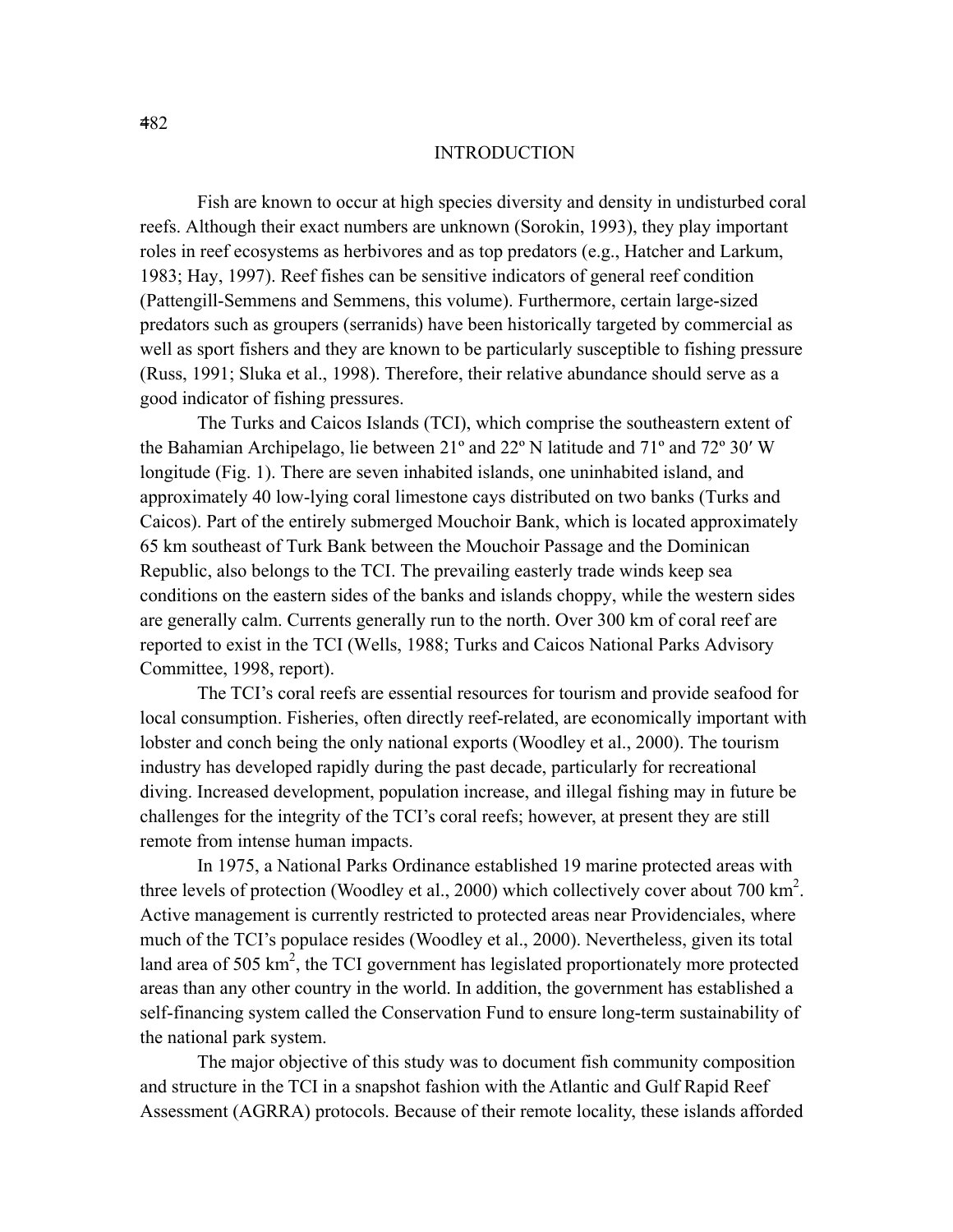an opportunity to study relatively "pristine" reef fish communities with few anthropogenic impacts. Relative to many other tropical western Atlantic ecosystems, the reef communities in the TCI are understudied (Chiappone et al., 1996). Our results represent the first systematic census of key fish species and provide baseline data for future monitoring and research in the TCI.

### **METHODS**

 A total of 28 sites (Fig. 1) were studied: two on Mouchoir Bank; 10 on Turks Bank; and 16 in three major localities on the larger Caicos Bank (4 near West Caicos and French Cay, 6 near Providenciales, and 6 near South Caicos). We selected sites that were representative of special interests (i.e., reported to be heavily impacted or of touristic, fisheries and/or conservation value) and strategically accessible (at established dive sites with mooring buoys). An effort was made to space the sites as evenly as possible within all available exposures and reef types, but the small size of the dive boats and prevailing sea conditions restricted surveys to areas of moderate exposure and/or short traveling distance. Although the northern side of Caicos Bank and much of Mouchoir Bank were not exhaustively investigated, a relatively even mix of exposed and sheltered reefs was obtained. Three shallow (<8 m) patch reefs dominated by *Acropora palmata* were sampled (TC9, TC10, TC1); however, a continuous *Acropora palmata* reef crest was not observed in the surveyed areas. The remaining 25 reefs were located on the outer margin of the upper shelf-edge reefs in low-relief ( $\leq 5$  m, n=16) and high-relief ( $> 5$  m. n=9) habitats with relatively dense coral growth (Table 1).

The surveys were carried out following the AGRRA Version 2.2 fish protocol (see Appendix One, this volume) by a team of four divers who generally spent between one and two hours underwater at each site. Each belt transect was 30 m x 2 m. Counts of groupers were restricted to species of *Epinephelus* and *Mycteroperca*; scarids (parrotfishes) and haemulids (grunts) less than 5 cm in length were not tallied due to the difficulty in accurate identification. Each diver also performed one 20-minute-long Roving Diver Technique (RTD) survey at every site. One day of consistency training using plastic fish models of varying sizes (10 cm, 20 cm, 40 cm) was completed prior to initiating the surveys.

Field identifications were based on Humann (1994). While we attempted to identify all species as accurately as possible, some errors are likely to have occurred, particularly with the smaller parrotfishes and grunts. Fish in these size classes were not very common, however, and are believed to have introduced little bias into the dataset.

The belt-transect data were used to compare the mean density (as numbers/100  $\text{m}^2$ ) and size distribution (in cm) of selected fishes among the five geographic areas using Analysis of Variance (ANOVA). The relationship between key herbivore density and

Pp. 480-499 in J.C. Lang (ed.), Status of Coral Reefs in the western Atlantic: Results of initial Surveys, Atlantic and Gulf Rapid Reef Assessment (AGRRA) Program. Atoll Research Bulletin 496.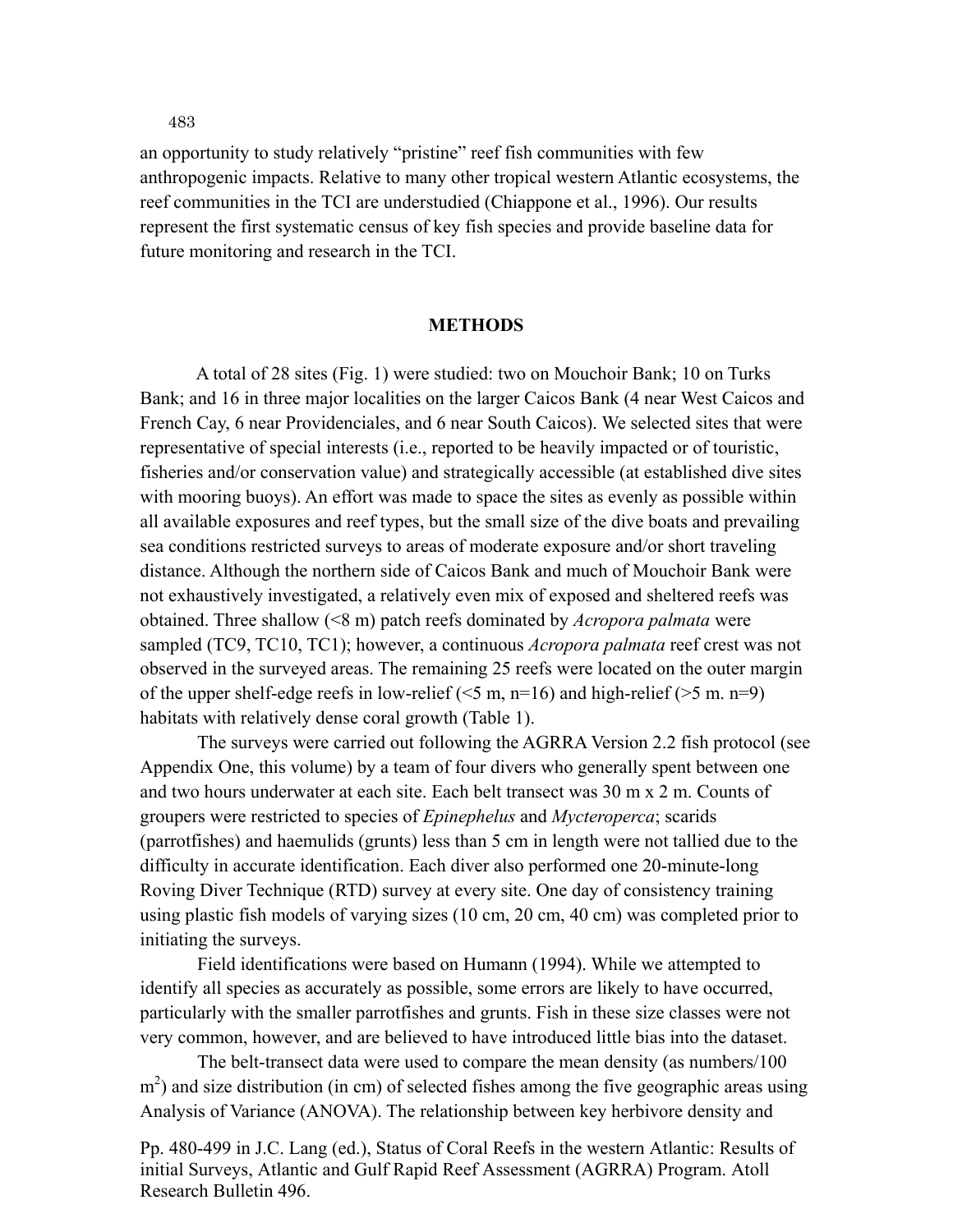macroalgal index (absolute macroalgal abundance x macroalgal height) was analyzed using Kendall's rank correlation test, as was the relationship between total AGRRA fish diversity and the diversity of stony corals >10 cm in diameter (select stony corals). Relationships between fish density and other benthic habitat variables (live stony coral cover; height, diameter and mortality of select stony corals; depth) were investigated using linear and multiple regressions. (The AGRRA benthic survey data are summarized in Riegl et al., this volume.) Whenever necessary, the data were transformed prior to performing a parametric statistical analysis (e.g., log-transformation was used for fish size, square-root transformation for fish density, and arcsine transformation for percentile data).

#### **RESULTS**

### Belt Transects

*Species richness.* A total of 4,597 fishes belonging to 46 of the species in the AGRRA fish list, including seven each of groupers and parrotfishes, were counted in 279 belt transects (Tables 1, 2). Mean AGRRA species richness/site in the five geographic locations varied from 17 in Mouchoir to 25 in West Caicos, averaging 22 for the TCI as a whole (Fig. 2). The West Caicos Wall (site TC22) had the highest record (30 species) for species richness (Table 1). Pairwise comparisons (Mann-Whitney U-test) revealed that the species richness of the AGRRA fishes in Mouchoir Bank was significantly lower than in Turks Bank ( $p=0.0417$ ), Providenciales ( $p=0.0318$ ), and West Caicos ( $p=0.0301$ ). Moreover, the AGRRA fish species richness in the belt transects was positively correlated (Fig. 3; Kendall's rank correlation,  $0.01 \le p \le 0.05$ ) with the species richness of the select stony corals assessed concurrently by Riegl et al. (this volume).

*Density*. Mean pooled fish densities (as numbers/100  $m<sup>2</sup>$ ) for select species in eight families are shown for all shallow ( $\leq 8m$ ; n=3) reefs and all deeper ( $>8m$ ; n=25) reefs in Figure 4. Angelfish (pomacanthids), butterflyfish (chaetodontids) and triggerfish (balistids) were significantly more abundant in the deeper reefs  $(ANOVA, p<0.05)$ , whereas surgeonfish (acanthurid) densities were significantly higher in the shallow reefs  $(ANOVA, p<0.05)$ .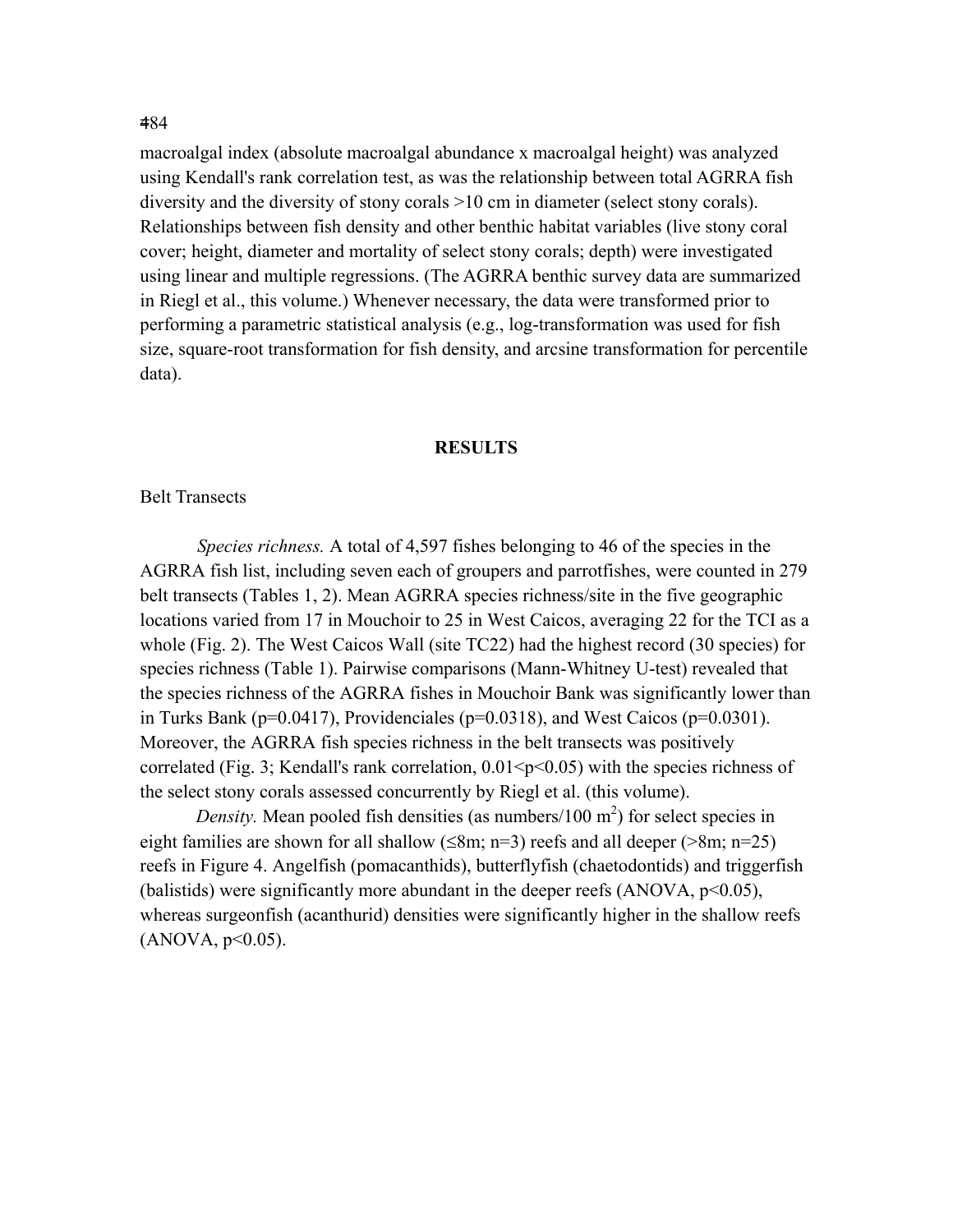

**Figure 2.** Species richness (mean/site  $\pm$  standard deviation) of AGRRA fishes for the Turks and Caicos Islands (TCI, 4,597 fishes, 28 sites) and five geographic areas: Turk Bank (1,524 fishes, 10 sites), South Caicos (972 fishes, 6 sites), Providenciales (1,198 fishes, 6 sites), West Caicos (691 fishes, 4 sites), Mouchoir Bank (275 fishes, 2 sites).



**Figure 3.** Correlation plot between species richness of all stony corals (≥10 cm diameter) and all AGRRA (belt-transect) fishes by site in the Turks and Caicos Islands.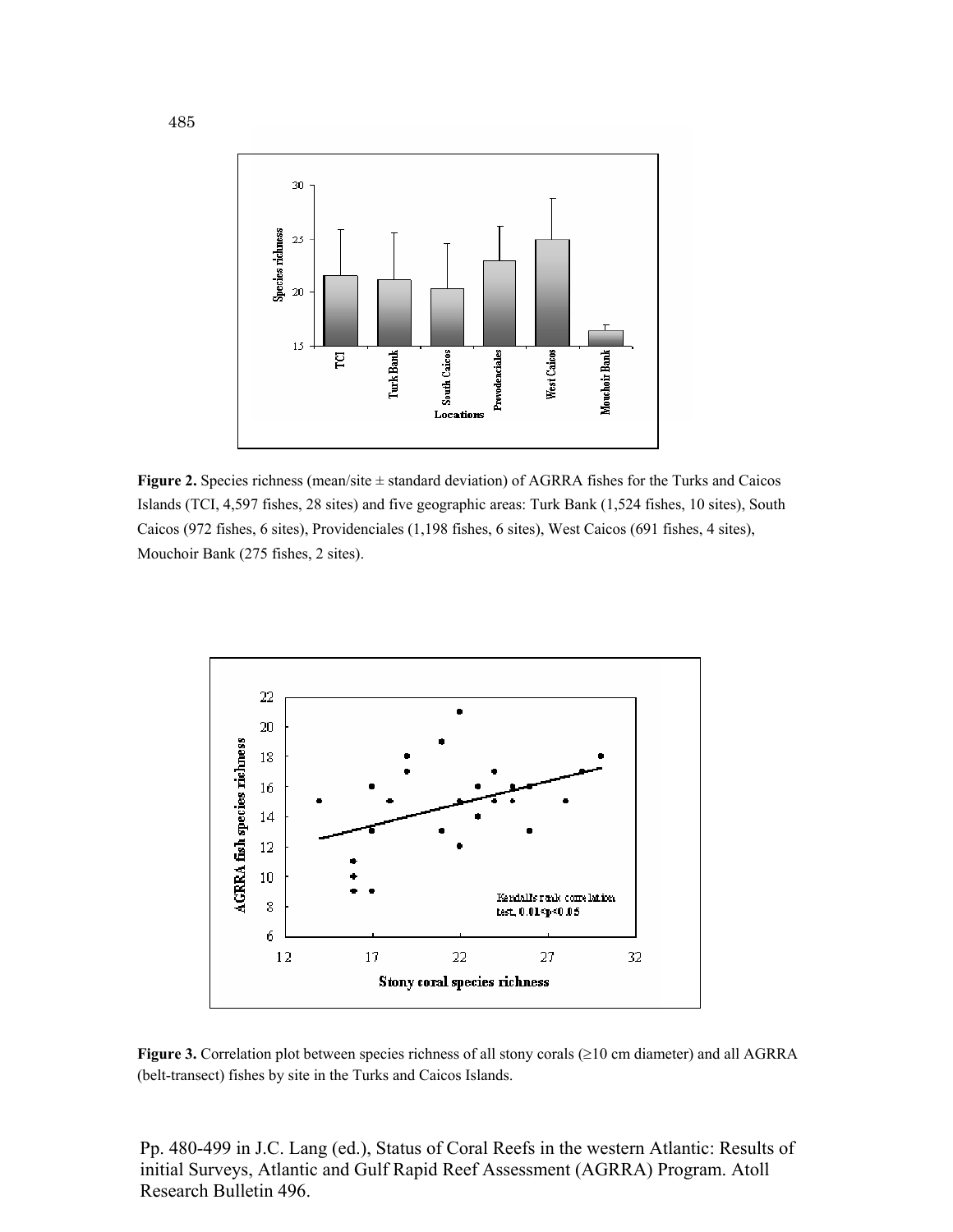

**Figure 4.** Mean fish abundance (no. individuals/100  $m^2 \pm sd$ ) for AGRRA fishes at <8m (629) fishes, 3 sites) and  $>8$  m (n=3,968 fishes, 25 sites) in the Turks and Caicos Islands.  $* =$  statistically

The average density of the select fishes in each of these eight families in the TCI as a whole and in the five geographic locations (Table 3A) are shown in Figure 5. A statistically significant difference among geographic areas was found in mean snapper (lutjanid) density (ANOVA,  $P=0.0234$ ), with the highest value occurring in the reefs around West Caicos. Mean densities of grunts, snappers and triggerfishes were significantly lower (Mann-Whitney U-test, p=0.0405, 0.0246, 0.0405 respectively) in Mouchoir Bank than means for the pooled data in the remaining TCI reefs (Fig. 6A).

The average density for five of these families in each reef is given in Table 4. There were no significant differences in the densities of parrotfish [Kruskal-Wallis (K-W) H Test p=0.16], snappers (K-W H-Test, p=0.91), and grunts (K-W H-Test, p=0.19) among the three types of investigated reefs, but significant differences were found in the densities of surgeonfishes (K-W H Test, p=0.02) and groupers (K-W H Test, p=0.028). Parrotfish and surgeonfish densities were higher in the shallow *Acropora palmata* patch reefs than in the deeper reefs. Groupers had higher densities in high-relief shelf-edge reefs.

*Size.* The size (as total length) distributions of herbivores (parrotfish  $\geq$ 5 cm, surgeonfish, the yellowtail damselfish *Microspathodon chrysurus*) and carnivores (snapper, select grouper) at shallow (<8 m) and deeper (>8 m) reefs are summarized in Figure 7. Shallow and deeper reefs differed significantly for both of these important trophic groups (G-test, both p<0.001) with deeper reefs generally having larger fishes. Average sizes were higher in carnivores than herbivores at both depths even though the modes for both groups were in the 11-20 cm-size class in the deeper reefs.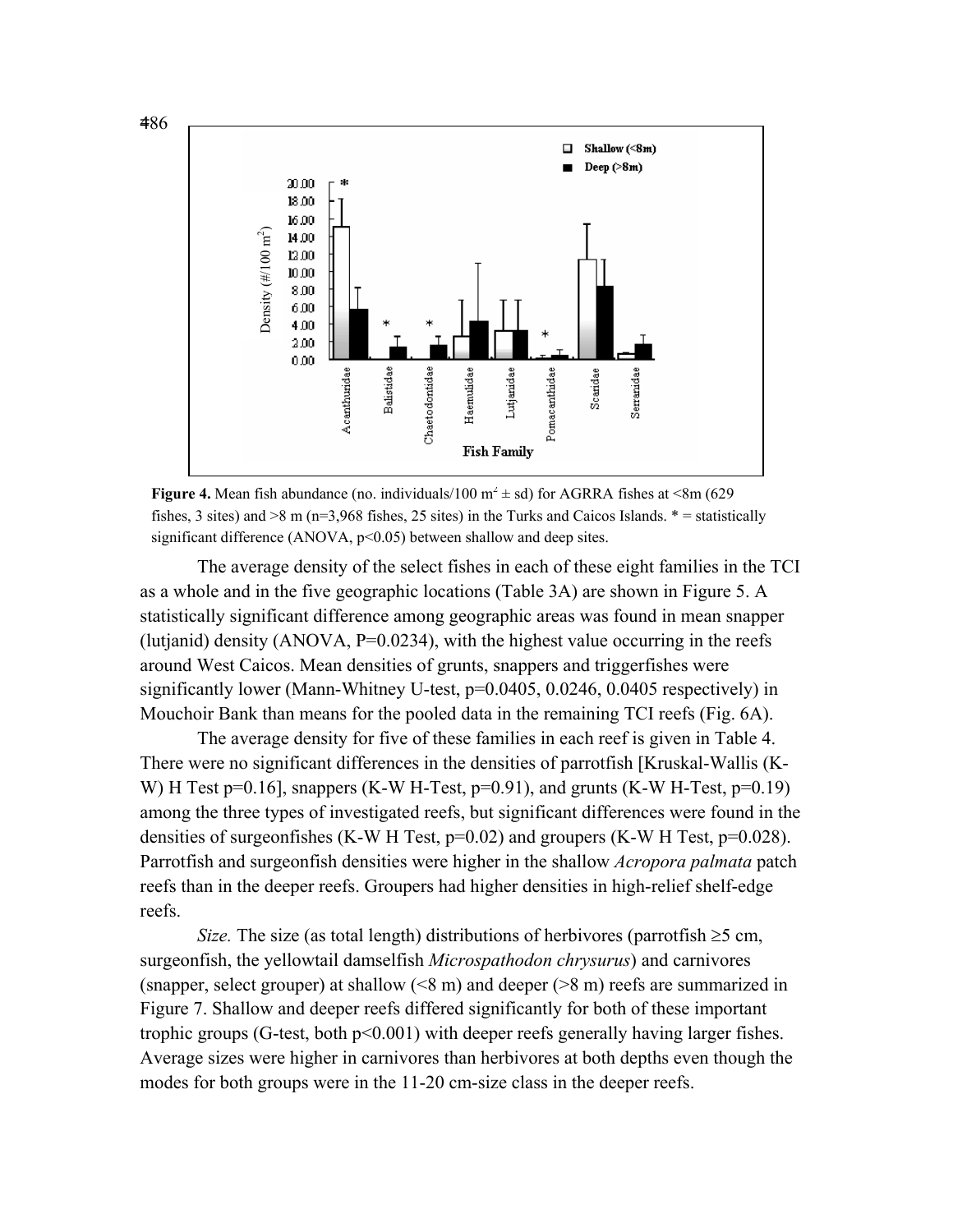

**Figure 5.** Mean fish density (no. individuals/100  $m^2 \pm sd$ ) for AGRRA fishes in (A) the Turks and Caicos Islands, and five of its geographic areas: (**B**) Turk Bank, (**C**) South Caicos, (**D**) West Caicos, (**E**) Providenciales and (**F**) Mouchoir Bank.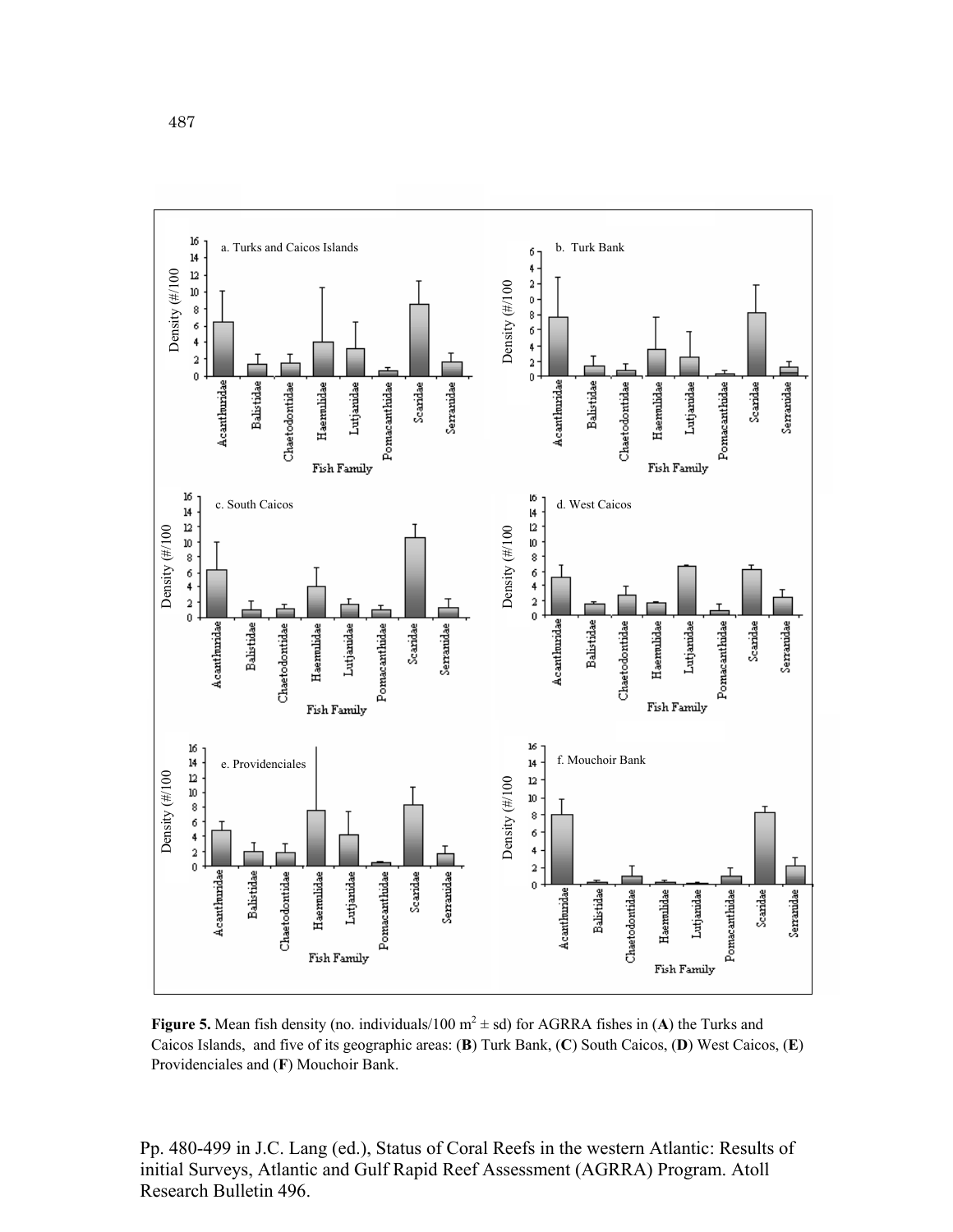The mean size of grunts was significantly different among the five locations (ANOVA, p=0.0312) with the largest being found in West Caicos (Table 3B) where the largest fishes in three other families (angelfish, butterflyfish and triggerfish) were also found. The average sizes of grunts and groupers were significantly smaller on the Mouchoir Bank (Mann-Whitney U-test, p=0.0477, 0.0445, respectively) when compared with the pooled data from the other TCI locations (Fig. 6B).

*Relationships.* Neither key herbivore (parrotfish ≥5 cm and surgeonfish) nor surveyed parrotfish density was correlated with macroalgal index (Fig. 8 A, B; Kendall's rank correlation tests,  $p>0.1$ ). However, surgeonfish density was positively correlated with macroalgal index (Fig. 8C; Kendall's test,  $0.01 < P < 0.05$ ). A multiple regression analysis revealed that the size (diameter and height) of the select stony corals had the



**Figure 6.** Mean (A) density (no. individuals/100  $m^2$ ) and (B) length (cm) for AGRRA fishes in Mouchoir Bank (2 sites) versus the remainder of the Turks and Caicos Islands (26 sites). \* = statistically significant difference.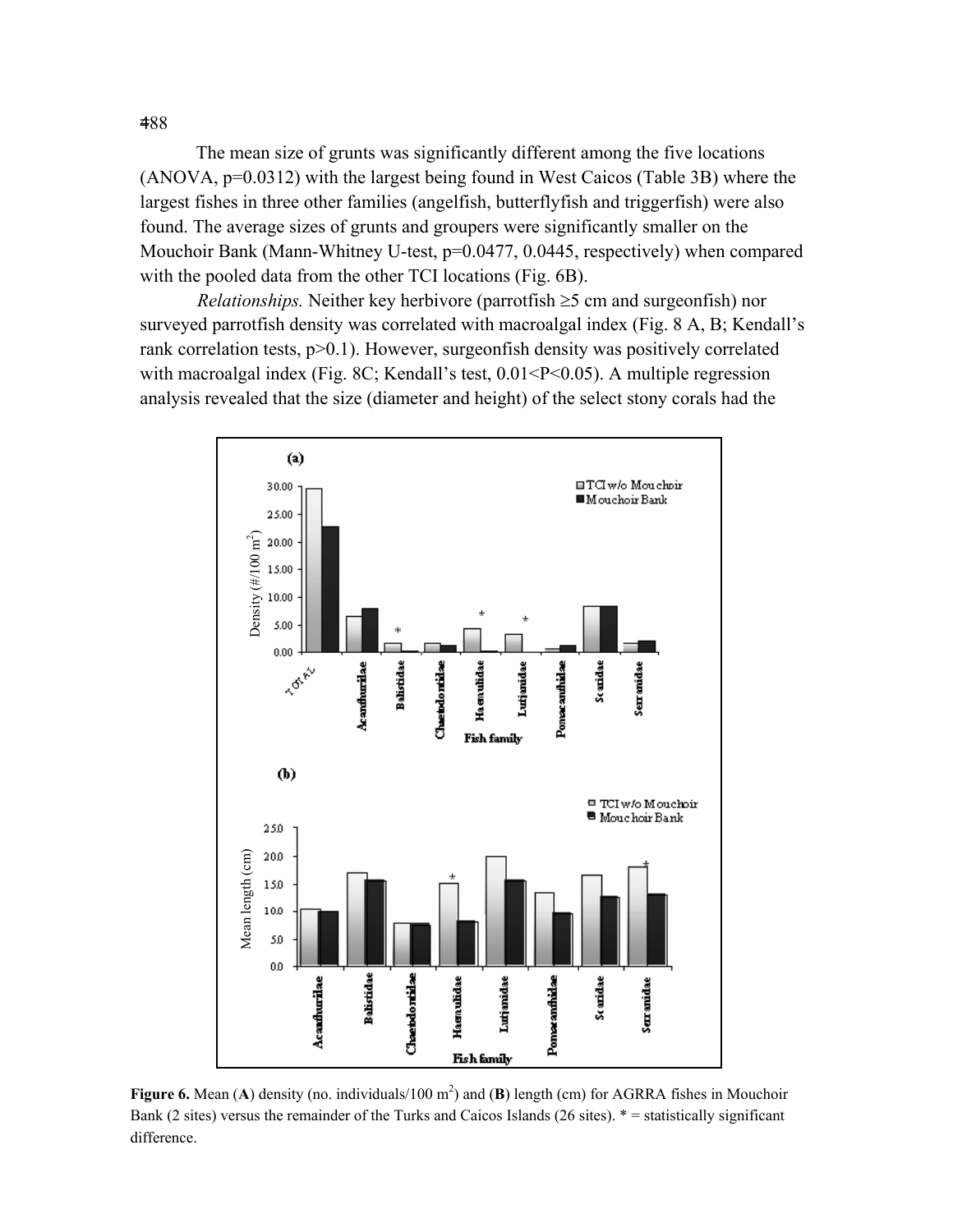highest relative importance for fish density (Kruskal's index, diameter=0.0772, height=0.0502), although the overall result was not statistically significant (multiple regression, p>0.1). Neither the average density of the key herbivores nor the average total fish density showed a significant relationship with percent live stony coral cover (linear regression,  $p>0.1$ , Fig. 9A, B).

## Roving Diver Surveys

The total number of species observed during the RTD surveys was 120. The 25 most commonly seen species, along with their sighting frequency in the REEF (2000) database, are shown in Table 5. The highest total species richness occurred in West Caicos and Providenciales, while the lowest was in Mouchoir Bank. Parrotfishes were the



**Figure 7.** Size frequency distribution of (**A**) carnivores (lutjanids, select serranids) and (**B**) herbivores (acanthurids, scarids ≥5 cm, *Microspathodon chrysurus*) at <8m (629 fishes, 3 sites) and >8 m (3,968 fishes, 25 sites) in the Turks and Caicos Islands.

Pp. 480-499 in J.C. Lang (ed.), Status of Coral Reefs in the western Atlantic: Results of initial Surveys, Atlantic and Gulf Rapid Reef Assessment (AGRRA) Program. Atoll Research Bulletin 496.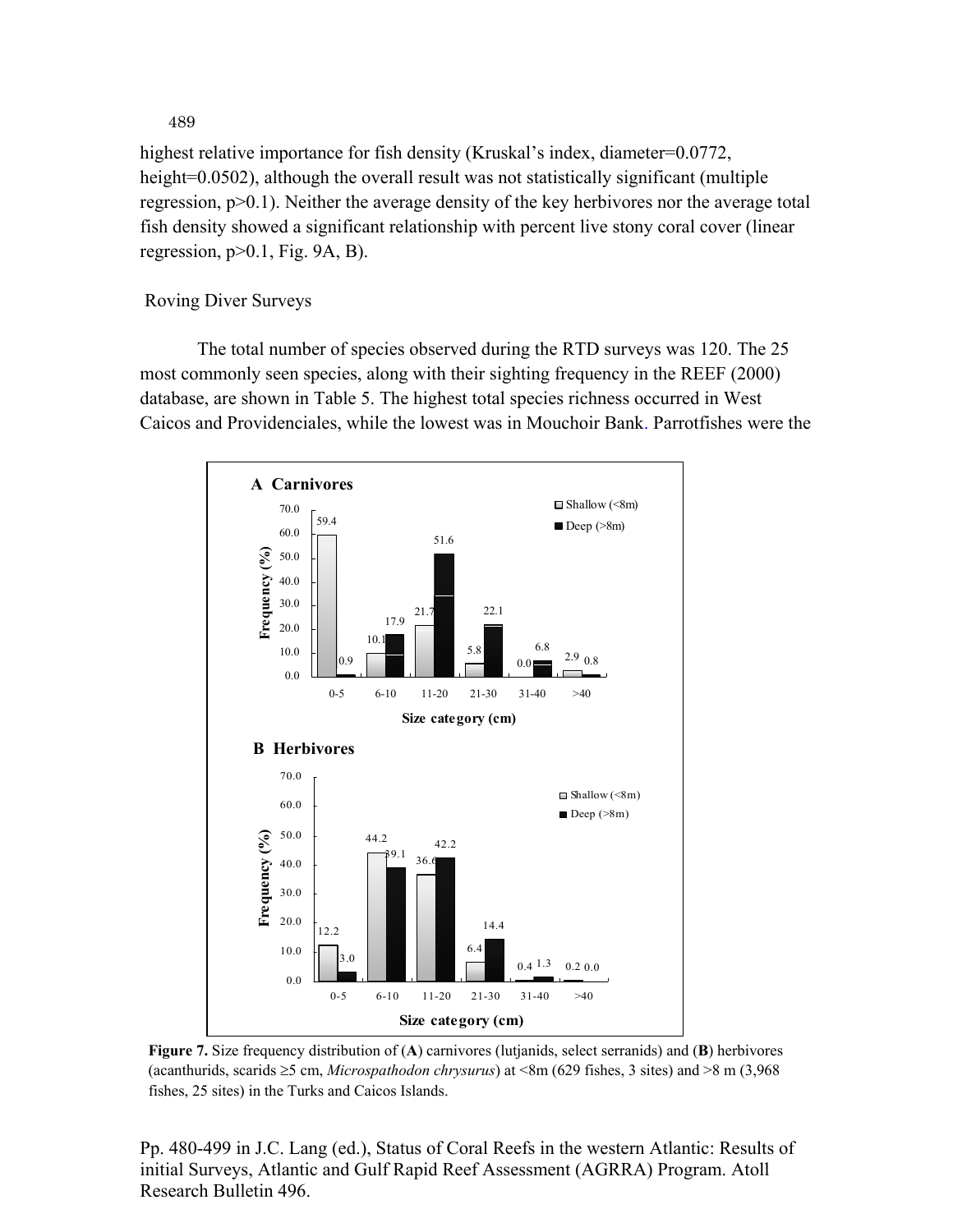most common of the AGRRA fishes seen in the Turks and Caicos. Butterflyfish and angelfish were the least commonly encountered, with the exception of Mouchoir Bank where grunts and snappers were seen least frequently.



**Figure 8.** Correlation plots between mean log macroalgal index and mean density (no. individuals/100 m<sup>2</sup>) of (**A**) herbivores (acanthurids, scarids ≥5 cm), (**B**) scarids ≥5 cm, and (**C**) acanthurids by site in the Turks and Caicos Islands.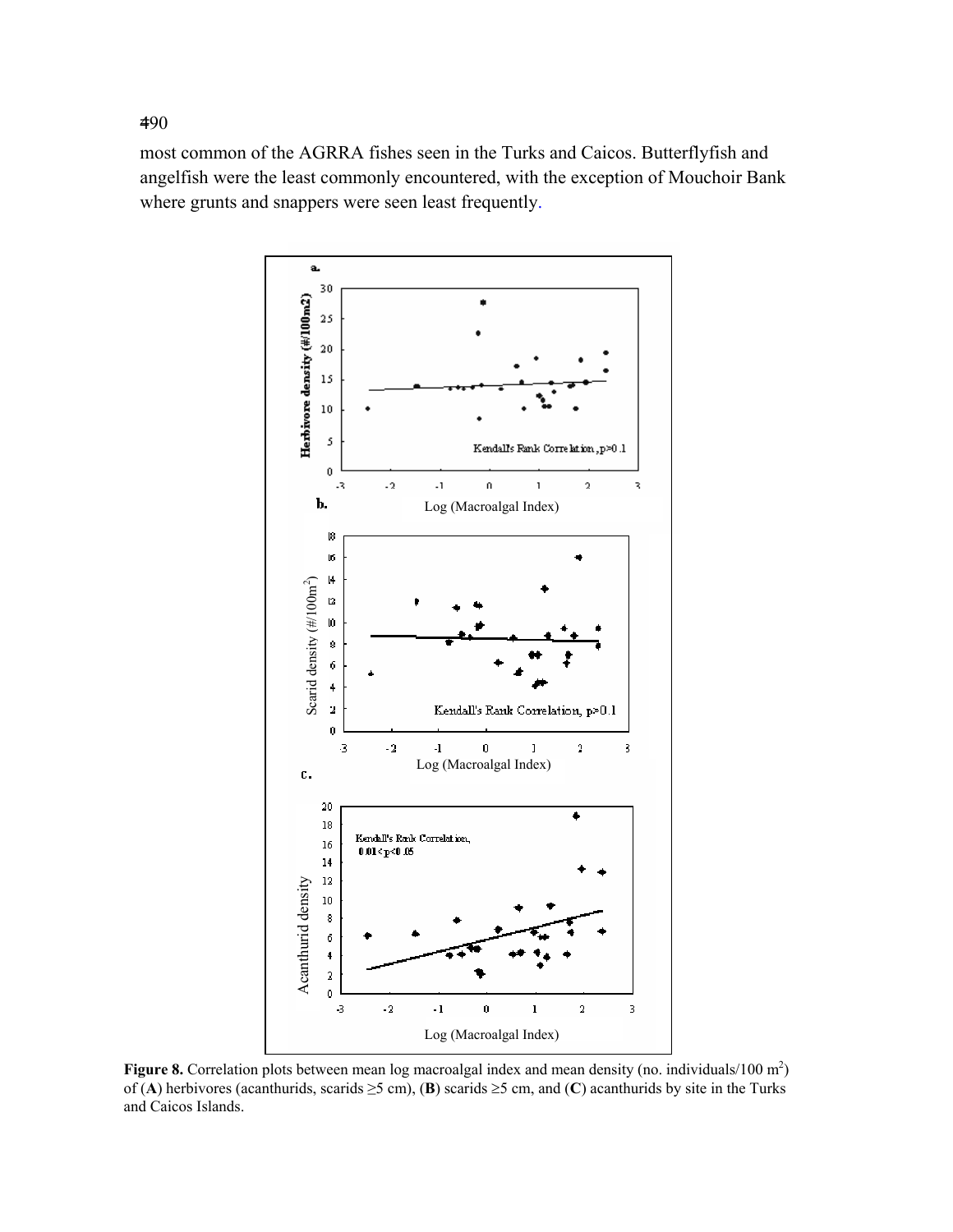

**Figure 9.** Relationship between mean live stony coral cover (%, arcsin-squareroot transformed) and mean density (no. individuals/100 m2 , squareroot transformed) of (**A**) Key AGRRA herbivovres and (**A**) all AGRRA fishes, by site in the Turks and Caicos Islands.

#### **DISCUSSION**

The average grouper density in the TCI  $(1.62/100 \text{ m}^2, \text{Table 3A})$  was higher than Sluka et al. (1998) had found in the Florida Keys (0.01-0.13/100  $m^2$ ) and the Exuma Cays, Bahamas ( $0.10$ - $0.90/100$  m<sup>2</sup>). Although comparisons must be made with caution due to the different methodologies used, it would appear that current fishing pressures on the Turks and Caicos Banks are relatively low. That groupers had higher densities in high-relief shelf-edge reefs may reflect some correlation between density and habitat complexity. The large numbers of grunts, particularly in Aquarium West (TC 28), were mainly small individuals and likely to have resulted from active recruitment.

The average length of groupers in the TCI was 17.5 cm. While smaller species like coney *(Epinephelus fulvus)* and graysby *(E. cruentatus)* were the most abundant, larger species such as Nassau *(Epinephelus striatus)* and black *(Mycteroperca bonaci)*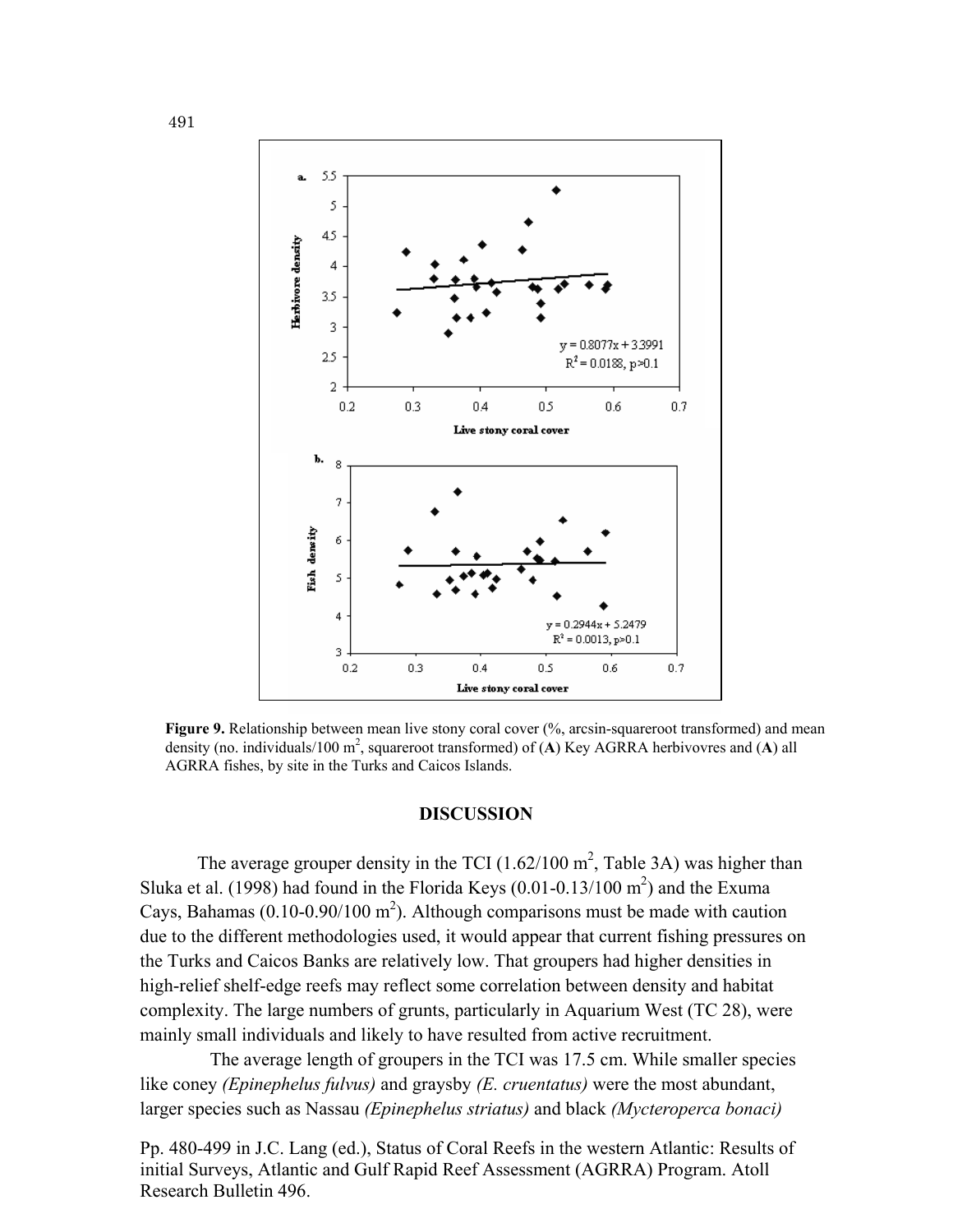groupers were also recorded in the belt transects in eight reefs. Only two percent (6/271) of the groupers in the belt transects were larger than 40 cm in length. Equally large groupers were also sighted during several dives outside our belt transect areas. Since much of the area, whether protected or unprotected, is subject to some spearfishing, it is likely that large groupers are either so shy or so rare as to be seldom seen (Woodley et al., 2000, refer to "uncontrolled fishing in the marine parks" of the TCI.)

Illegal poaching appeared to be prevalent on Mouchoir Bank, probably due to its remote locality. We observed the use of spearguns. We deduced possible remnants of destructive fishing practices, such as chemicals and dynamite, from the peculiar way that stony corals had lost tissues and the way rubble from broken colonies was strewn on the reefs. Supporting information of such abuses was verbally provided by local fishery patrol officers. Notwithstanding our small sample size [two sites (TC11 and TC12), 20 transects], significantly lower species richness for the AGRRA fishes (Table 1), plus significantly lower densities for three of these families and smaller sizes for two families, of the AGRRA fishes (Fig. 6A,B), were recorded here. In summary, the Mouchoir Bank reefs appeared to suffer from overfishing and destructive fishing practices.

The number of species found during the RDT surveys (120) was much lower than the total number (319 as of May 2000) reported from the TCI in the Reef Environmental Education Foundation (REEF) database in 2002. No new species records resulted from our surveys; however, with a more extended sampling effort, it is likely that some new records could have been obtained.

The AGRRA belt transects are focused on ecologically and commercially important fishes to enhance the efficiency of the surveys; therefore, the data only provide species richness and diversity within a selected group of species. The RDT census provides supplementary data on the entire fish assemblage. The number of species recorded can differ substantially depending on the total number of divers, their level of experience, and the search time as seen in the REEF survey reports (at www.reef.org) which clearly show different results between expert and novice divers. Since the objectives of the AGRRA project is to obtain a regional perspective on the status of Caribbean coral reefs based on a standardized methodology, the results of the RDT surveys should be treated with some caution.

The overall results from the 1999 AGRRA survey revealed that the TCI reef fish communities are relatively diverse and healthy, except on Mouchoir Bank. Although reefs accessible from Providenciales (i.e., Providenciales, West Caicos) receive the largest number of snorkelers and scuba divers, currently their fish communities appear to be in relatively good condition. This may be due to the fact that most of the area is designated as marine parks in which fishing is prohibited. Similar designations are either lacking or not well enforced in South Caicos and Turk, which historically have had higher levels of fishing activity. That fish density and diversity showed nearly significant positive relationships with the size (as diameter and height, proxies for substratum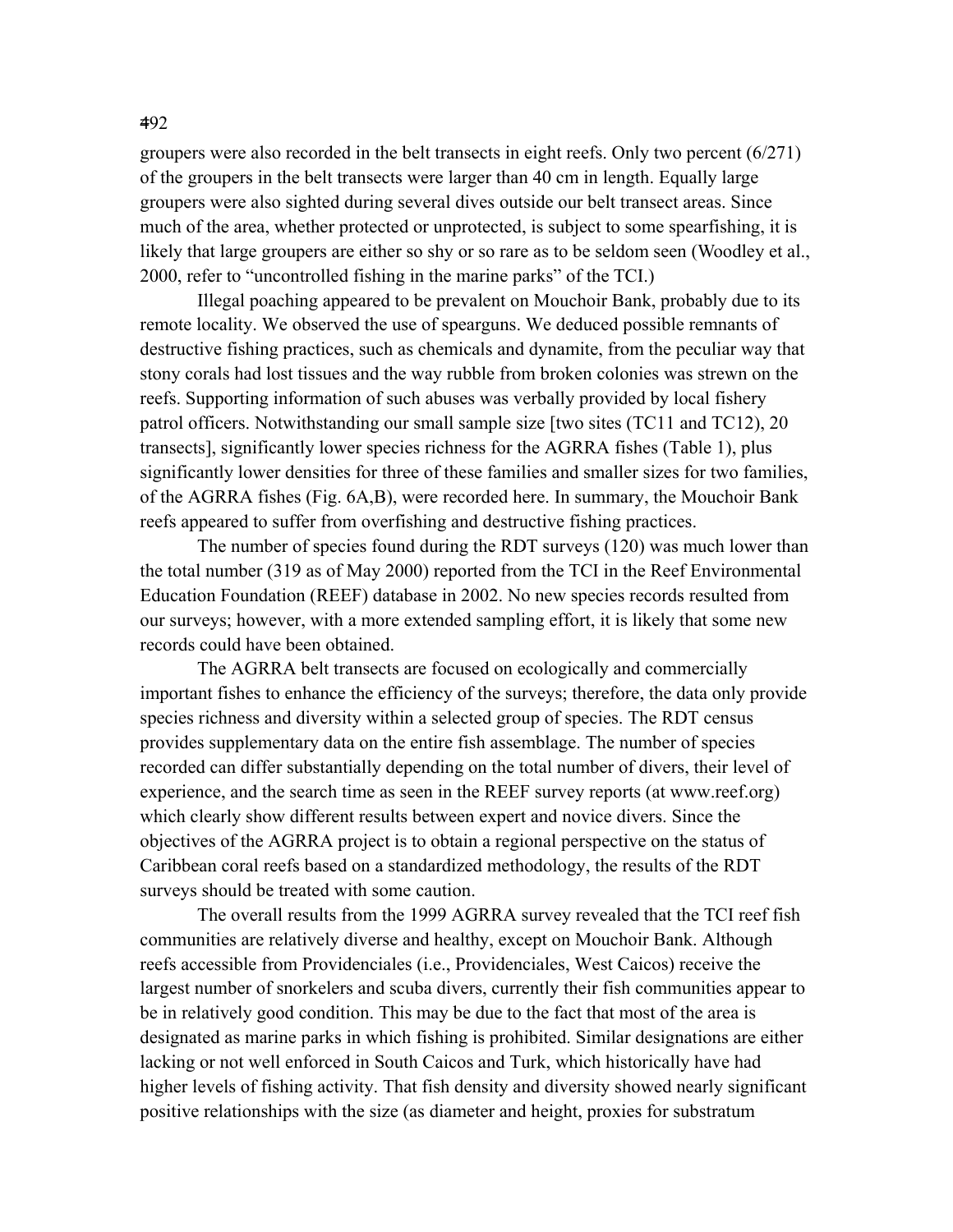architectural complexity) of the  $\geq 10$  cm stony corals is in general agreement with previous findings by Ault and Johnson (1998a, 1998b) and Chabanet et al. (1997). The relationships found in the TCI between the diversity of these stony corals and the diversity of ecologically and commercially important fishes are rarely addressed in the literature (but see Chabanet et al., 1997). Hence the AGRRA project will provide an excellent opportunity for continued exploration of this topic.

### **ACKNOWLEDGMENTS**

The AGRRA Organizing Committee facilitated financial support as described in the Forward to this volume. The Gilo Family Foundation and Reef Environmental Education Foundation provided funds for this research. B. Riegl was also supported by Austrian Science Foundation Grant P13165-GEO. We acknowledge support by Sea Eye Divers, Big Blue Unlimited, Arawak Inn and Beach Club, South Caicos Ocean Haven, the School for Field Studies on South Caicos Island, Beaches Resort and Spa, Turks and Caicos Department of Tourism, Department of Environment and Coastal Resources, Department of Police, and Inter-Island Airways. We thank our scientific party for their hard work in the field.

#### **REFERENCES**

- Ault, J.R., and C.R. Johnson
	- 1998a. Spatially and temporally predictable fish communities on coral reefs. *Ecological Monograph* 68:25-50.
- Ault, J.R., and C.R. Johnson
	- 1998b. Spatial variation in fish species richness on coral reefs: habitat fragmentation and stochastic structuring processes. *Oikos* 82:354-364.
- Chabanet, P., H. Ralambondrainy, M. Amanieu, G. Faure, and R. Galzin
	- 1997. Relationships between coral reef substrata and fish. *Coral Reefs* 16:93-102.
- Chiappone, M., K.M. Sullivan, and C. Lott
	- 1996. Hermatypic scleractinian corals of the southeastern Bahamas: A comparison to western Atlantic reef system. *Caribbean Journal of Science* 321-13.
- Hatcher, B.G., and A.W.D. Larkum
	- 1983. An experimental-analysis of factors controlling the standing crop of the epilithic algal community on a coral reef. *Journal of Experimental Marine Biology and Ecology* 69:61-84.

Pp. 480-499 in J.C. Lang (ed.), Status of Coral Reefs in the western Atlantic: Results of initial Surveys, Atlantic and Gulf Rapid Reef Assessment (AGRRA) Program. Atoll Research Bulletin 496.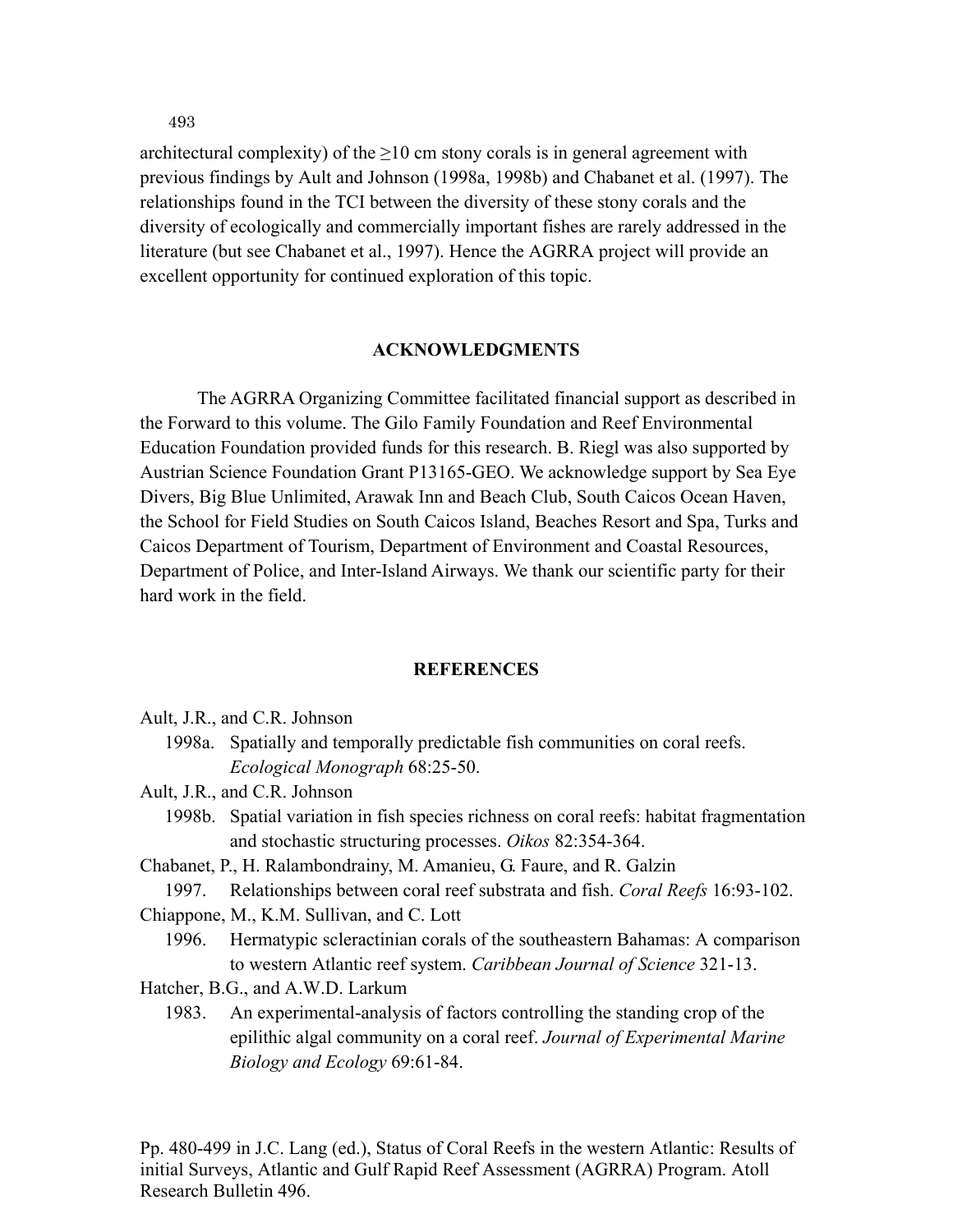# Hay, M.E.

 1997. Fish-seaweed interactions on coral reefs: effects of herbivorous fishes and adaptations of their prey. Pp. 96-119. In: C.H. Birkeland, (ed.), *Life and Death of Coral Reefs.* Chapman & Hall**,** New York.

## **REEF**

 2000. Reef Environmental Education Foundation. World Wide Web electronic publication. www.reef.org/

## Russ, G.R.

 1991. Coral reef fisheries: effects and yields. Pp. 601-635. In: P.F. Sale (ed.), *The Ecology of Fishes on Coral Reefs*. Academic Press, New York.

Sluka R., M. Chiappone, K.M. Sullivan, T.A. Potts, J.M. Levy, E.F. Schmitt, and G.

# Meester

 1998. Density, species and size distribution of groupers (Serranidae) in three habitats at Elbow Reef, Florida Keys. *Bulletin of Marine Science* 62:219-228.

## Sorokin, Y.I.

1993. *Coral Reef Ecology*. Springer-Verlag, Berlin, 465 pp.

## Wells, S. (editor)

- 1988. *Coral reefs of the world, Volume 1: Atlantic and eastern Pacific*. United Nations Environment Program, Regional Seas Directories and Bibliographies. IUCN, Cambridge and UNEP, Nairobi, 373 pp.
- Woodley, J.D., P. Alcolado, T. Austin, J. Barnes, R. Claro-Madruga, G. Ebanks-Petrie, R.
- Estrada, F. Geraldes, A. Glasspool, F. Homer, B. Luckhurst, E. Phillips, D. Shim, R.
- Smith, K. Sullivan-Sealy, M. Vega, J. Ward, and J. Wiener
	- 2000. Status of coral reefs in the northern Caribbean and western Atlantic. Pp: 261-285. In: C. Wilkonson (ed.), *Status of Coral Reefs of the World: 2000.* Cape Ferguson, Queensland and Dampier, Western Australia. Australian Institute of Marine Science.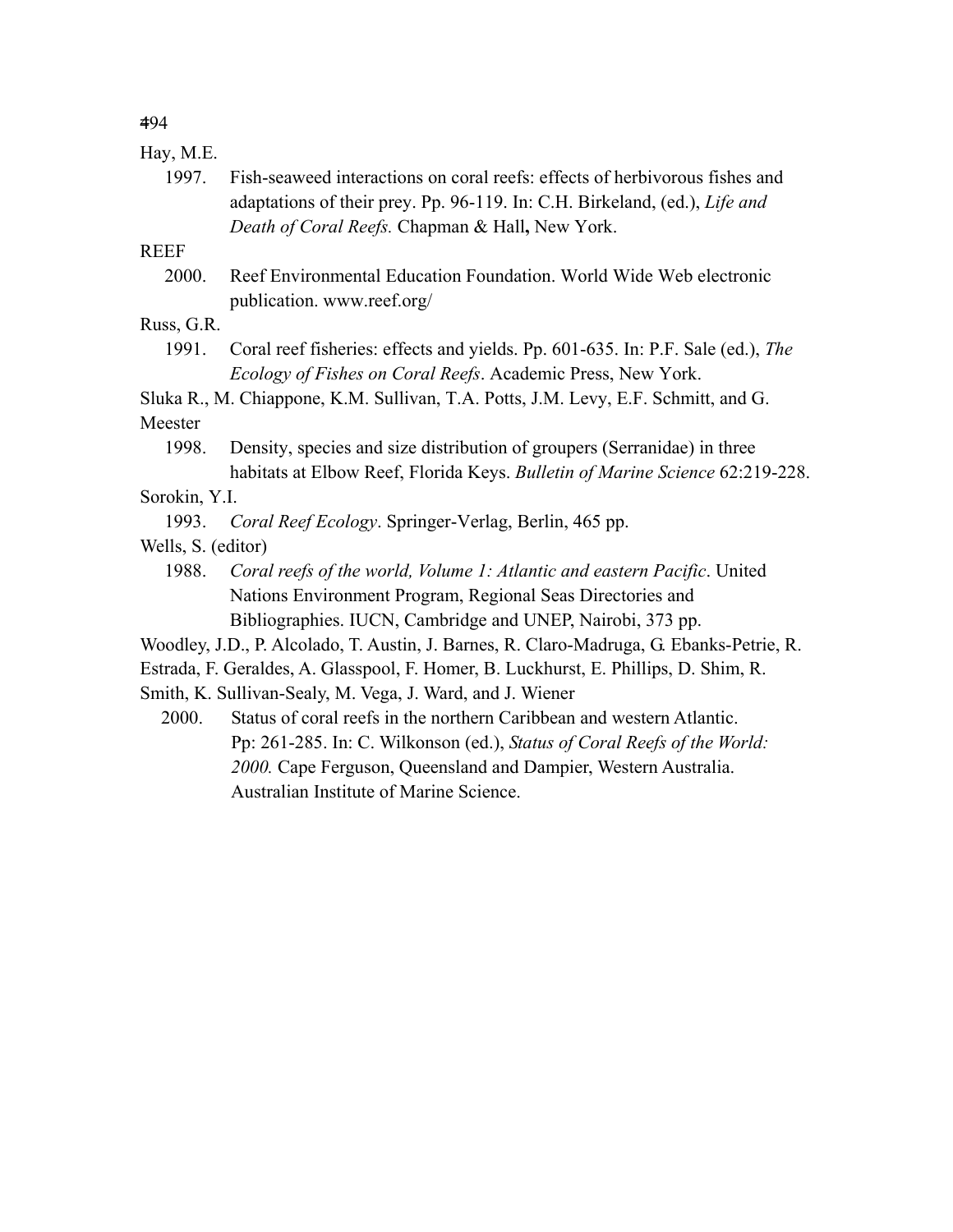495

Table 1. Site information for AGRRA fish surveys in the Turks and Caicos Islands.

| Site Name                                                 | Site<br>code     | Latitude<br>$(^{\circ}$ 'N) | Longitude<br>$(^{\circ}$ 'W) | Survey<br>date | Depth<br>(m) | $>10$ cm stony<br>corals $(\frac{\#}{10})$ m) | % live stony coral<br>cover (mean $\pm$ sd) | 30 m fish<br>transects $(\#)$ | <b>AGRRA</b> fish<br>species $(\#)$ |
|-----------------------------------------------------------|------------------|-----------------------------|------------------------------|----------------|--------------|-----------------------------------------------|---------------------------------------------|-------------------------------|-------------------------------------|
| A. palmata patch reefs                                    |                  |                             |                              |                |              |                                               |                                             |                               |                                     |
| b/w Round and Gibbs Key                                   | TC <sub>9</sub>  | 21 26.307                   | 71 06.628                    | Aug 17 99      | 3.5          | 8                                             | $10.5 \pm 3.0$                              | 10                            | 17                                  |
| E.of S. end of Grand Turk                                 | <b>TC10</b>      | 21 27 534                   | 71 06.818                    | Aug 17 99      | 3.0          | $\overline{7}$                                | $8.0 \pm 4.0$                               | 10                            | 16                                  |
| Ambergris Cay 1                                           | TC15             | $\sim$                      | $\sim$ $\sim$                | Aug 20 99      | 6.0          | 9                                             | $15.5 \pm 6.5$                              | 10                            | 16                                  |
| High relief shelf-edge reefs<br>Lighthouse Point (anchor) | TC1              | 21 31 139                   | 71 08:037                    | Aug 14 99      | 17.5         | 11                                            | $16.0 \pm 9.0$                              | 11                            | 18                                  |
|                                                           | TC <sub>2</sub>  | 21 32.220                   | 71 06.553                    |                | 16.0         | 10.5                                          |                                             | 12                            | 19                                  |
| North Point (anchor)                                      |                  |                             |                              | Aug 14 99      |              |                                               | $16.5 \pm 6.0$                              |                               |                                     |
| Coral Garden                                              | TC <sub>3</sub>  | 21 27.493                   | 71 09:301                    | Aug 14 99      | 11.0         | 14                                            | $25.5 \pm 7.0$                              | 10                            | 29                                  |
| N. of Salt Cay (anchor)                                   | TC5              | 21 22.408                   | 71 12.078                    | Aug 15 99      | 12.0         | 8.5                                           | $7.5 \pm 2.0$                               | 10                            | 21                                  |
| Mouchoir Bank                                             | <b>TC11</b>      | 20 59.159                   | 70 47.008                    | Aug 18 99      | 23.0         | 11.5                                          | $10.5 \pm 4.0$                              | 10                            | 16                                  |
| The Arch                                                  | <b>TC13</b>      | 21 28.996                   | 71 31 062                    | Aug 19 99      | 11.0         | 12.5                                          | $20.5 \pm 5.0$                              | 10                            | $25\,$                              |
| Ambergris Cay 2                                           | <b>TC16</b>      | 21 22.359                   | 71 35.949                    | Aug 20 99      | 20.0         | 10                                            | $12.5 \pm 8.5$                              | 10                            | 22                                  |
| The Pinnacles (Grace Bay)                                 | TC <sub>23</sub> | 21 48.841                   | 72 11.219                    | Aug 26 99      | 10.0         | 12.5                                          | $31.0 \pm 9.5$                              | 10                            | 26                                  |
| Football Field                                            | <b>TC26</b>      | 21 54.381                   | 72 06.916                    | Aug 27 99      | 19.0         | 16.5                                          | $28.5 \pm 7.5$                              | 10                            | 23                                  |
| Low-relief shelf-edge reefs                               |                  |                             |                              |                |              |                                               |                                             |                               |                                     |
| West of Little Sand Key                                   | TC4              | 21 23.658                   | 71 10.088                    | Aug 15 99      | 10.0         | 10.5                                          | $14.5 \pm 6.0$                              | 10                            | 19                                  |
| Casey's Wall (anchor, W. of Salt Cay)                     | TC <sub>6</sub>  | 21 18.201                   | 71 13.388                    | Aug 16 99      | 11.5         | 14.5                                          | $24.5 \pm 6.5$                              | 10                            | 21                                  |
| <b>Black Forest</b>                                       | TC7              | 21 28.754                   | 71 09.211                    | Aug 16 99      | 11.5         | 13                                            | $21.0 \pm 4.5$                              | 10                            | 24                                  |
| <b>Chief Minister's House</b>                             | TC8              | 21 26.443                   | 71 09.294                    | Aug 16 99      | 16.0         | 12.5                                          | $24.0 \pm 8.5$                              | 10                            | 28                                  |
| Mouchoir Bank                                             | <b>TC12</b>      | 21 01:369                   | 70 49.108                    | Aug 18 99      | 14.0         | 14                                            | $17.0 \pm 6.0$                              | 10                            | 17                                  |
| Airplane                                                  | TC14             | 21 32.762                   | 71 27 348                    | Aug 19 99      | 16.5         | 11.5                                          | $13.5 \pm 3.5$                              | 6                             | 14                                  |
| (No Name)                                                 | TC17             | 21 28 029                   | 71 33.125                    | Aug 21 99      | 15.0         | 11                                            | $14.5 \pm 2.0$                              | 10                            | 23                                  |
| Fish Hole                                                 | <b>TC18</b>      | 21 29 072                   | 7130.629                     | Aug 21 99      | 13.0         | 10.5                                          | $12.0 \pm 3.0$                              | 10                            | 22                                  |
| French Cay                                                | <b>TC19</b>      | 21 29 357                   | 72 13.456                    | Aug 23 99      | 14.5         | $\boldsymbol{0}$                              | $22.0 \pm 6.0$                              | 10                            | 22                                  |
| West Sand Spit                                            | TC20             | 21 23 285                   | 72 08:637                    | Aug 23 99      | 13.5         | 12                                            | $20.0 \pm 10.0$                             | 10                            | 26                                  |
| Spanish Anchor (West Caicos wall)                         | TC <sub>21</sub> | 21 38.739                   | 72 28.473                    | Aug 24 99      | 15.5         | 8                                             | $12.5 \pm 4.0$                              | 10                            | 22                                  |
| West Caicos Wall-middle                                   | TC <sub>22</sub> | 21 39.890                   | 72 28.211                    | Aug 24 99      | 18.0         | 12                                            | $22.0 \pm 4.5$                              | 10                            | 30                                  |
| Coral Gables (North side of Provo)                        | TC <sub>24</sub> | 21 49.080                   | 72 11.010                    | Aug 26 99      | 11.0         | 12.5                                          | $22.0 \pm 8.5$                              | 10                            | 24                                  |
| Grace Bay (North of TC24)                                 | TC <sub>25</sub> | 21 49.809                   | 72 10.395                    | Aug 26 99      | 10.0         | 10.5                                          | $14.0 \pm 6.0$                              | 10                            | 23                                  |
| Grouper Hole                                              | TC <sub>27</sub> |                             | $\overline{\phantom{a}}$     | Aug 27 99      | 12.0         | 15                                            | $31.0 \pm 7.0$                              | 10                            | 17                                  |
| Aquarium West                                             | TC <sub>28</sub> | 21 48.518                   | 72 13.542                    | Aug 27 99      | 17.0         | 11                                            | $12.5 \pm 3.5$                              | 10                            | 25                                  |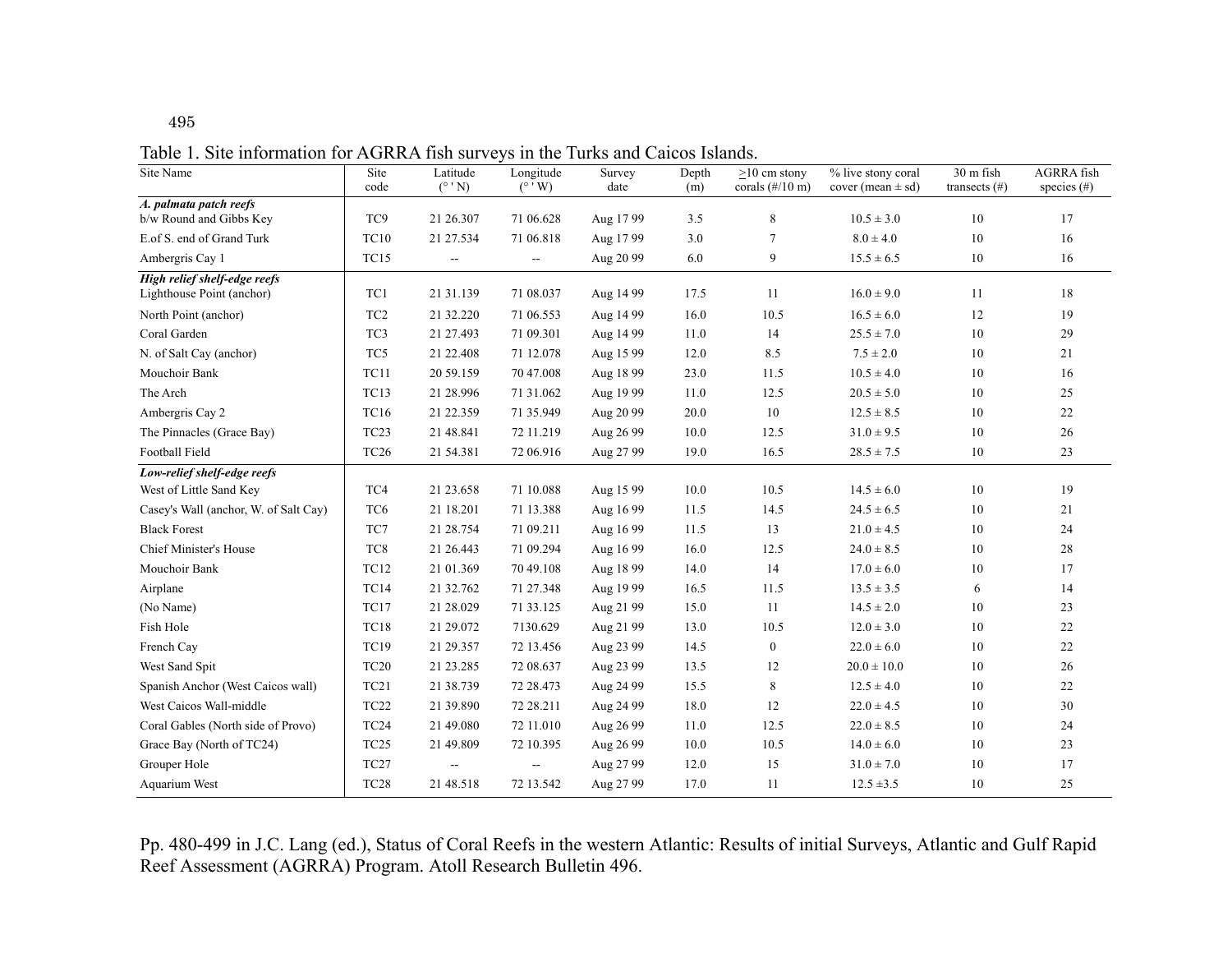Table 2. List of the AGRRA fish species observed in the belt transects in the Turks and Caicos Islands.

| Scientific name        | Common name            | Scientific name          | Common name                  |
|------------------------|------------------------|--------------------------|------------------------------|
| Acanthuridae           | Surgeonfish            | Pomacanthidae            | Angelfish                    |
| Acanthurus bahianus    | Ocean Surgeonfish      | Holocanthus ciliarus     | Oueen                        |
| Acanthurus chirurgus   | Doctorfish             | Holocanthus tricolor     | Rock Beauty                  |
| Acanthurus coeruleus   | <b>Blue Tang</b>       | Pomacanthus arcuatus     | Gray                         |
| <b>Balistidae</b>      | Leatherjacket          | Pomacanthus paru         | French                       |
| Balistes vetula        | Queen Triggerfish      | <b>Scaridae</b>          | <b>Parrotfish</b>            |
| Cantherines macrocerus | Whitespotted Filefish  | Scarus croicensis        | Striped                      |
| Cantherines pullus     | Orangespotted Filefish | Scarus taeniopterus      | Princess                     |
| Melichthys niger       | <b>Black Durgon</b>    | Scarus vetula            | Oueen                        |
| Chaetodontidae         | <b>Butterflyfish</b>   | Sparisoma aurofrenatum   | Redband                      |
| Chaetodon aculeatus    | LongSnout              | Sparisoma chrysopterum   | Redtail                      |
| Chaetodon capistratus  | Foureye                | Sparisoma rubripinne     | Redfin                       |
| Chaetodon ocellatus    | Spotfin                | Sparisoma viride         | Stoplight                    |
| Chaetodon striatus     | Banded                 | <b>Serranidae</b>        | Grouper                      |
| Haemulidae             | Grunt                  | Epinephelus adscensionis | Rock Hind                    |
| Anisotremus virginicus | Porkfish               | Epinephelus cruentatus   | Graysby                      |
| Haemulon album         | Margate (White)        | Epinephelus fulvus       | Coney                        |
| Haemulon aurolineatum  | Tomate                 | Epinephelus guttatus     | Red Hind                     |
| Haemulon carbonarium   | Caesar                 | Epinephelus striatus     | Nassau                       |
| Haemulon flavolineatum | French                 | Mycteroperca bonaci      | <b>Black</b>                 |
| Haemulon parra         | Sailors Choice         | Mycteroperca tigris      | Tiger                        |
| Haemulon plumieri      | White                  | Other                    | Other                        |
| Haemulon sciurus       | Bluestriped            | <b>Bodianthus rufus</b>  | Spanish Hogfish              |
| Lutjanidae             | Snapper                | Caranx ruber             | Bar Jack                     |
| Lutjanus analis        | Mutton                 | Lachnolaimus maximus     | Hogfish                      |
| Lutjanus apodus        | Schoolmaster           | Microspathodon chrysurus | <b>Yellowtail Damselfish</b> |
| Lutjanus mahogani      | Mahogany               | Sphyraena barracuda      | Great Barracuda              |
| Ocyurus chrysurus      | Yellowtail             |                          |                              |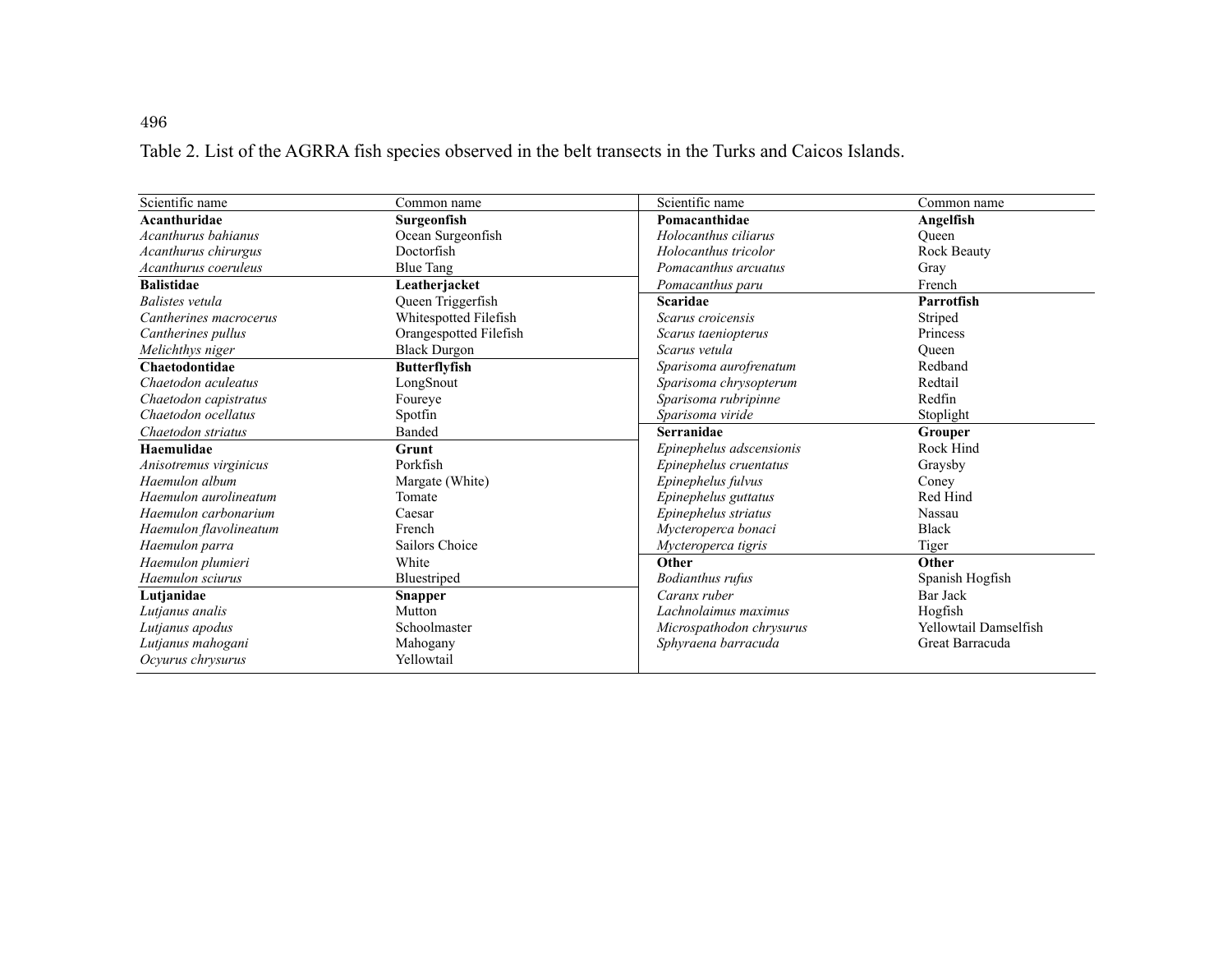| Area              | Density $(\frac{\#}{100 \text{ m}^2})$ |                           |                                     |            |                         |            |                |               |                    |
|-------------------|----------------------------------------|---------------------------|-------------------------------------|------------|-------------------------|------------|----------------|---------------|--------------------|
|                   | Herbivores                             |                           | Carnivores                          |            |                         |            |                |               |                    |
|                   | Acanthuridae                           | Scaridae<br>$(\geq 5$ cm) | Haemulidae<br>$(\geq 5 \text{ cm})$ | Lutjanidae | Serranidae <sup>1</sup> | Balistidae | Chaetodontidae | Pomacanthidae | Other <sup>2</sup> |
| Providenciales    | 4.86                                   | 8.28                      | 7.50                                | 4.28       | 1.69                    | 1.97       | 1.86           | 0.56          | 2.28               |
| W Caicos          | 5.08                                   | 6.29                      | 1.63                                | 6.75       | 2.42                    | 1.58       | 2.75           | 0.58          | 1.71               |
| S Caicos          | 6.36                                   | 10.66                     | 3.99                                | 1.74       | 1.38                    | 1.05       | 1.15           | 0.90          | 1.48               |
| <b>Grand Turk</b> | 7.70                                   | 8.20                      | 3.60                                | 2.50       | 1.30                    | 1.40       | 1.00           | 0.40          | 2.60               |
| Mouchoir          | 8.00                                   | 8.33                      | 0.17                                | 0.08       | 2.17                    | 0.17       | 1.00           | 1.08          | 1.92               |
| <b>All TCI</b>    | 6.45                                   | 8.47                      | 4.00                                | 3.16       | 1.62                    | 1.37       | 1.47           | 0.61          | 2.11               |

## Table 3A. Mean density of AGRRA fishes, by area in the Turks and Caicos Islands.

<sup>1</sup>*Epinephelus* spp. and *Mycteroperca* spp.

2Other = *Bodianus rufus, Caranx rubber, Lachnolaimus maximus* and *Sphyraena barracuda.*

# Table 3B. Mean size of AGRRA fishes, by area in the Turks and Caicos Islands.

| Area                     | Length (cm)  |                           |                                     |            |                         |            |                |               |
|--------------------------|--------------|---------------------------|-------------------------------------|------------|-------------------------|------------|----------------|---------------|
| Herbivores<br>Carnivores |              |                           |                                     |            |                         |            |                |               |
|                          | Acanthuridae | Scaridae<br>$(\geq 5$ cm) | Haemulidae<br>$(\geq 5 \text{ cm})$ | Lutjanidae | Serranidae <sup>1</sup> | Balistidae | Chaetodontidae | Pomacanthidae |
| Providenciales           | 10.92        | 18.28                     | 14.46                               | 23.37      | 16.20                   | 18.15      | 7.65           | 11.46         |
| W Caicos                 | 10.68        | 17.17                     | 19.46                               | 22.72      | 16.54                   | 18.42      | 8.11           | 18.08         |
| S Caicos                 | 10.62        | 16.58                     | 13.92                               | 18.19      | 20.03                   | 16.80      | 6.92           | 13.81         |
| <b>Grand Turk</b>        | 10.08        | 15.30                     | 14.40                               | 17.00      | 18.50                   | 15.90      | 8.00           | 12.90         |
| Mouchoir                 | 10.04        | 12.66                     | 8.00                                | 15.50      | 13.02                   | 15.50      | 7.45           | 9.49          |
| All TCI                  | 10.46        | 16.27                     | 14.83                               | 19.65      | 17.65                   | 17.05      | 7.66           | 13.12         |

<sup>1</sup>*Epinephelus* spp. and *Mycteroperca* spp.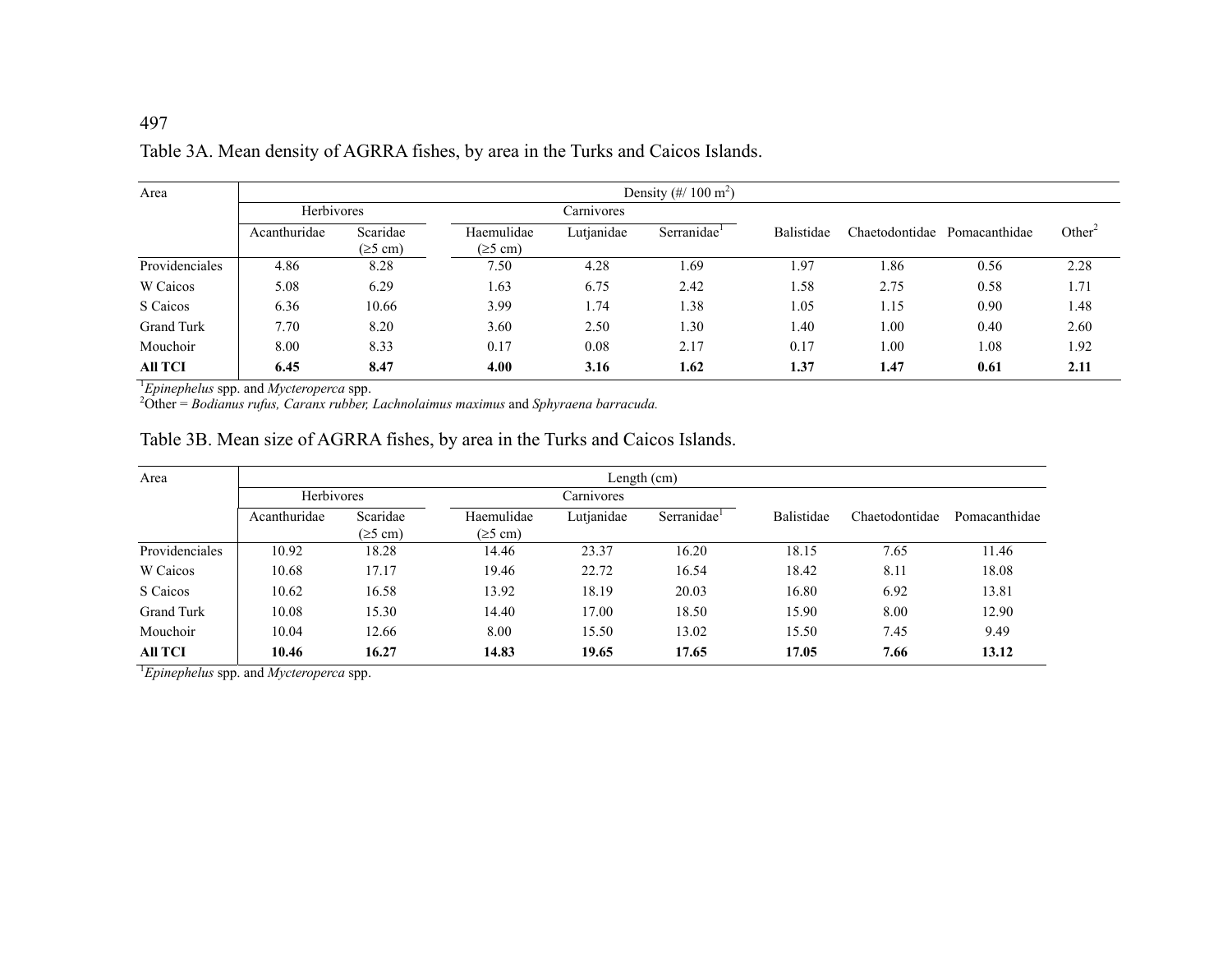| Site Code                       | Density $(\# / 100 \text{ m}^{-2})$ |                                   |                                     |                          |                         |  |  |  |
|---------------------------------|-------------------------------------|-----------------------------------|-------------------------------------|--------------------------|-------------------------|--|--|--|
|                                 | Herbivores                          |                                   |                                     |                          |                         |  |  |  |
|                                 | Acanthuridae                        | Scaridae<br>$(>\underline{5}$ cm) | Haemulidae<br>$(>\underline{5}$ cm) | Carnivores<br>Lutjanidae | Serranidae <sup>1</sup> |  |  |  |
| A. palmata<br>patch reefs       |                                     |                                   |                                     |                          |                         |  |  |  |
| TC9                             | 13.33                               | 16.00                             | 7.50                                | 7.33                     | 0.50                    |  |  |  |
| <b>TC10</b>                     | 18.83                               | 8.83                              | 0.33                                | 0.83                     | 0.83                    |  |  |  |
| <b>TC15</b>                     | 13.00                               | 9.50                              | 0.17                                | 1.33                     | 0.67                    |  |  |  |
| Mean $\pm$ sd                   | $15 + 3.2$                          | $11.4 \pm 3.9$                    | $2.7 + 4.2$                         | $3.2 + 3.6$              | $05 \pm 0.83$           |  |  |  |
| High-relief<br>shelf-edge reefs |                                     |                                   |                                     |                          |                         |  |  |  |
| TC1                             | 6.00                                | 4.50                              | 4.00                                | 0.17                     | 1.00                    |  |  |  |
| TC <sub>2</sub>                 | 7.64                                | 6.25                              | 1.53                                | 0.56                     | 0.97                    |  |  |  |
| TC3                             | 2.33                                | 11.50                             | 13.00                               | 8.00                     | 0.83                    |  |  |  |
| TC5                             | 6.00                                | 4.50                              | 4.00                                | 0.17                     | 1.00                    |  |  |  |
| <b>TC11</b>                     | 6.67                                | 7.83                              | $\boldsymbol{0}$                    | $\boldsymbol{0}$         | 1.50                    |  |  |  |
| <b>TC13</b>                     | 4.67                                | 11.67                             | 5.17                                | 2.50                     | 1.83                    |  |  |  |
| <b>TC16</b>                     | 3.83                                | 13.17                             | 6.50                                | 2.33                     | 1.33                    |  |  |  |
| TC <sub>23</sub>                | 6.33                                | 12.00                             | 3.50                                | 7.00                     | 2.17                    |  |  |  |
| TC <sub>26</sub>                | 4.17                                | 9.50                              | 4.33                                | 3.83                     | $0.67\,$                |  |  |  |
| Mean $\pm$ sd                   | $5.2 \pm 1.6$                       | $8.9 \pm 3.3$                     | $4.7 \pm 3.6$                       | $2.7 + 3.01$             | $0.7 + 2.2$             |  |  |  |
| Low relief<br>shelf-edge reefs  |                                     |                                   |                                     |                          |                         |  |  |  |
| TC4                             | 9.17                                | 5.33                              | 0.33                                | $\boldsymbol{0}$         | 1.33                    |  |  |  |
| TC <sub>6</sub>                 | 6.83                                | 6.33                              | 1.83                                | $\boldsymbol{0}$         | 2.33                    |  |  |  |
| TC7                             | 4.83                                | 8.67                              | 0.50                                | 1.67                     | 1.67                    |  |  |  |
| TC8                             | 2.00                                | 9.83                              | 3.17                                | 6.50                     | 2.33                    |  |  |  |
| <b>TC12</b>                     | 9.33                                | 8.83                              | 0.33                                | 0.17                     | 2.83                    |  |  |  |
| <b>TC14</b>                     | 4.17                                | 8.61                              | 6.94                                | 1.94                     | 0.28                    |  |  |  |
| <b>TC17</b>                     | 7.83                                | 11.33                             | 1.67                                | 1.50                     | 3.33                    |  |  |  |
| <b>TC18</b>                     | 4.67                                | 9.67                              | 3.50                                | 0.83                     | 0.83                    |  |  |  |
| <b>TC19</b>                     | 6.50                                | 7.00                              | 0.67                                | 4.67                     | 0.67                    |  |  |  |
| <b>TC20</b>                     | 6.50                                | 7.00                              | 1.00                                | 3.67                     | 2.50                    |  |  |  |
| TC21                            | 4.33                                | 4.17                              | 1.00                                | 4.83                     | 5.00                    |  |  |  |
| <b>TC22</b>                     | 3.00                                | 7.00                              | 3.83                                | 13.83                    | 1.50                    |  |  |  |
| TC <sub>24</sub>                | 4.00                                | 8.17                              | 3.67                                | 8.50                     | 1.67                    |  |  |  |
| TC <sub>25</sub>                | 6.17                                | 5.33                              | $\boldsymbol{0}$                    | 3.67                     | 3.50                    |  |  |  |
| TC <sub>27</sub>                | 4.17                                | 9.00                              | 0.17                                | 1.33                     | 1.17                    |  |  |  |
| <b>TC28</b>                     | 4.33                                | 5.67                              | 33.33                               | 1.33                     | 1.00                    |  |  |  |
| Mean $\pm$ sd                   | $5.4 \pm 2.1$                       | $7.62 \pm 1.9$                    | $3.8 + 8.1$                         | $3.4 + 3.7$              | $0.3 + 5$               |  |  |  |

Table 4. Mean density of select AGRRA fishes, by site in the Turks and Caicos Islands.

1 *Epinephelus* spp. and *Mycteroperca* spp.